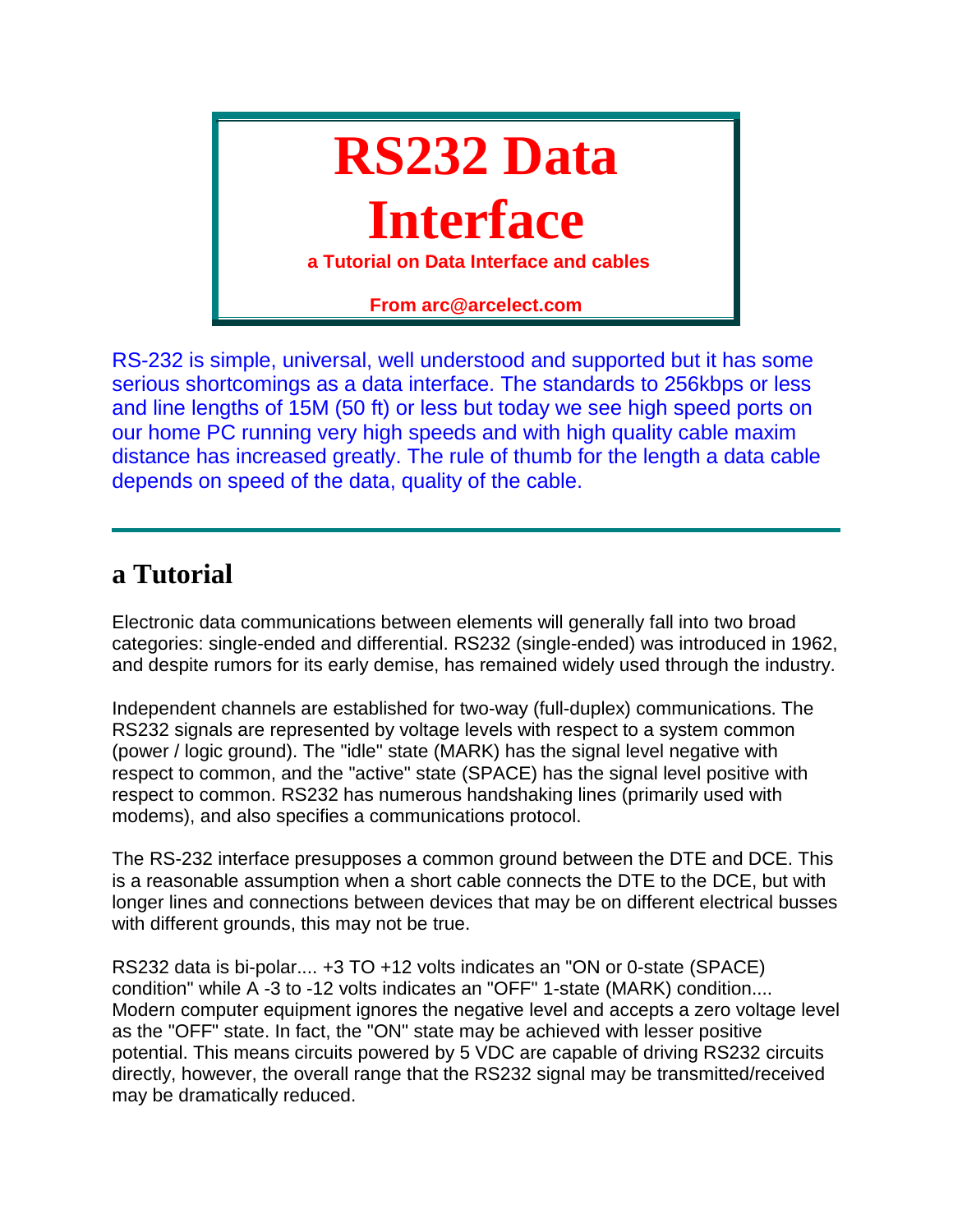The output signal level usually swings between +12V and -12V. The "dead area" between +3v and -3v is designed to absorb line noise. In the various RS-232-like definitions this dead area may vary. For instance, the definition for V.10 has a dead area from +0.3v to -0.3v. Many receivers designed for RS-232 are sensitive to differentials of 1v or less.

This can cause problems when using pin powered widgets - line drivers, converters, modems etc. These type of units need enough voltage & current to power them self's up. Typical URART (the RS-232 I/O chip) allows up to 50ma per output pin - so if the device needs 70ma to run we would need to use at least 2 pins for power. Some devices are very efficient and only require one pin (some times the Transmit or DTR pin) to be high - in the "SPACE" state while idle.

An RS-232 port can supply only limited power to another device. The number of output lines, the type of interface driver IC, and the state of the output lines are important considerations.

The types of driver ICs used in serial ports can be divided into three general categories:

- Drivers which require plus (+) and minus (-) voltage power supplies such as the 1488 series of interface integrated circuits. (Most desktop and tower PCs use this type of driver.)
- Low power drivers which require one +5 volt power supply. This type of driver has an internal charge pump for voltage conversion. (Many industrial microprocessor controls use this type of driver.)
- Low voltage (3.3 v) and low power drivers which meet the EIA-562 Standard. (Used on notebooks and laptops.)

Data is transmitted and received on pins 2 and 3 respectively. Data Set Ready (DSR) is an indication from the Data Set (i.e., the modem or DSU/CSU) that it is on. Similarly, DTR indicates to the Data Set that the DTE is on. Data Carrier Detect (DCD) indicates that a good carrier is being received from the remote modem.

Pins 4 RTS (Request To Send - from the transmitting computer) and 5 CTS (Clear To Send - from the Data set) are used to control. In most Asynchronous situations, RTS and CTS are constantly on throughout the communication session. However where the DTE is connected to a multipoint line, RTS is used to turn carrier on the modem on and off. On a multipoint line, it's imperative that only one station is transmitting at a time (because they share the return phone pair). When a station wants to transmit, it raises RTS. The modem turns on carrier, typically waits a few milliseconds for carrier to stabilize, and then raises CTS. The DTE transmits when it sees CTS up. When the station has finished its transmission, it drops RTS and the modem drops CTS and carrier together.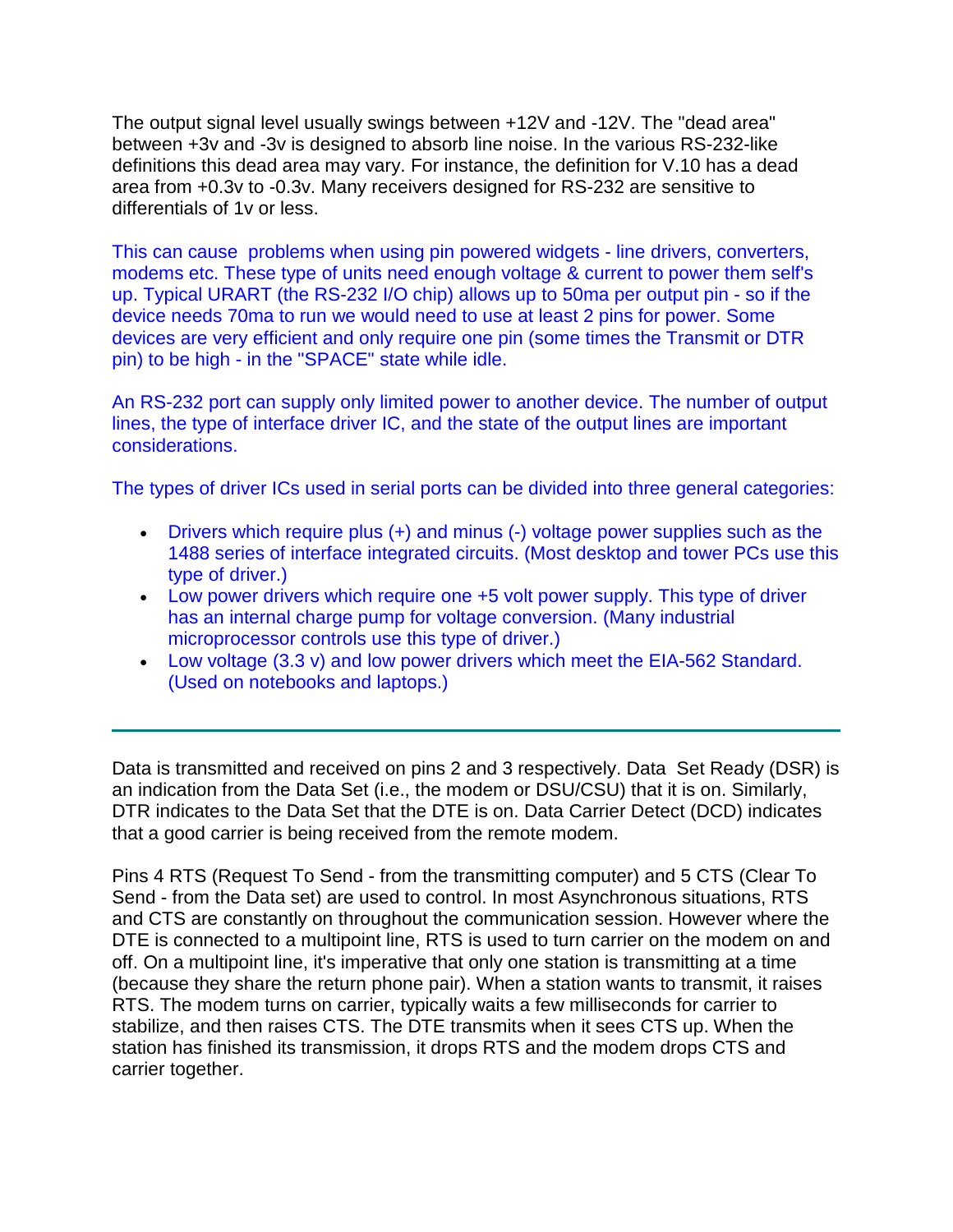Clock signals (pins 15, 17, & 24) are only used for synchronous communications. The modem or DSU extracts the clock from the data stream and provides a steady clock signal to the DTE. Note that the transmit and receive clock signals do not have to be the same, or even at the same baud rate.

Note: Transmit and receive leads (2 or 3) can be reversed depending on the use of the equipment - DCE Data Communications Equipment or a DTE Data Terminal Equipment.

#### **Glossary of Abbreviations etc.**

| <b>CTS</b>  | Clear To Send [DCE --> DTE]                         |
|-------------|-----------------------------------------------------|
| <b>DCD</b>  | Data Carrier Detected (Tone from a modem) [DCE -->  |
| DTE]        |                                                     |
| <b>DCE</b>  | Data Communications Equipment eg. modem             |
| <b>DSR</b>  | Data Set Ready [DCE --> DTE]                        |
| <b>DSRS</b> | Data Signal Rate Selector [DCE --> DTE] (Not        |
| commonly    |                                                     |
|             | used)                                               |
| <b>DTE</b>  | Data Terminal Equipment eg. computer, printer       |
| DTR         | Data Terminal Ready [DTE --> DCE]                   |
| FG          | <b>Frame Ground (screen or chassis)</b>             |
| <b>NC</b>   | <b>No Connection</b>                                |
| <b>RCk</b>  | <b>Receiver (external) Clock input</b>              |
| RI          | <b>Ring Indicator (ringing tone detected)</b>       |
| <b>RTS</b>  | Request To Send [DTE --> DCE]                       |
| <b>RxD</b>  | Received Data [DCE --> DTE]                         |
| SG          | <b>Signal Ground</b>                                |
| <b>SCTS</b> | Secondary Clear To Send [DCE --> DTE]               |
| <b>SDCD</b> | <b>Secondary Data Carrier Detected (Tone from a</b> |
| modem)      |                                                     |
|             | $[DCE \rightarrow DTE]$                             |
| <b>SRTS</b> | Secondary Request To Send [DTE --> DCE]             |
| <b>SRxD</b> | Secondary Received Data [DCE --> DTE]               |
| <b>STxD</b> | Secondary Transmitted Data [DTE --> DCE]            |
| TxD         | Transmitted Data [DTE --> DCE]                      |
|             |                                                     |

#### **Is Your Interface a DTE or a DCE?**

One of the stickiest areas of confusion in datacom is over the terms "transmit" and "receive" as they pertain to DTE (data terminal equipment) and DCE (data communication equipment). In synchronous communication, this confusion is particularly acute, because more signals are involved. So why is it that you sometimes send data on TD, and other times you send data on RD? Is this just a cruel form of mental torture? Not really. The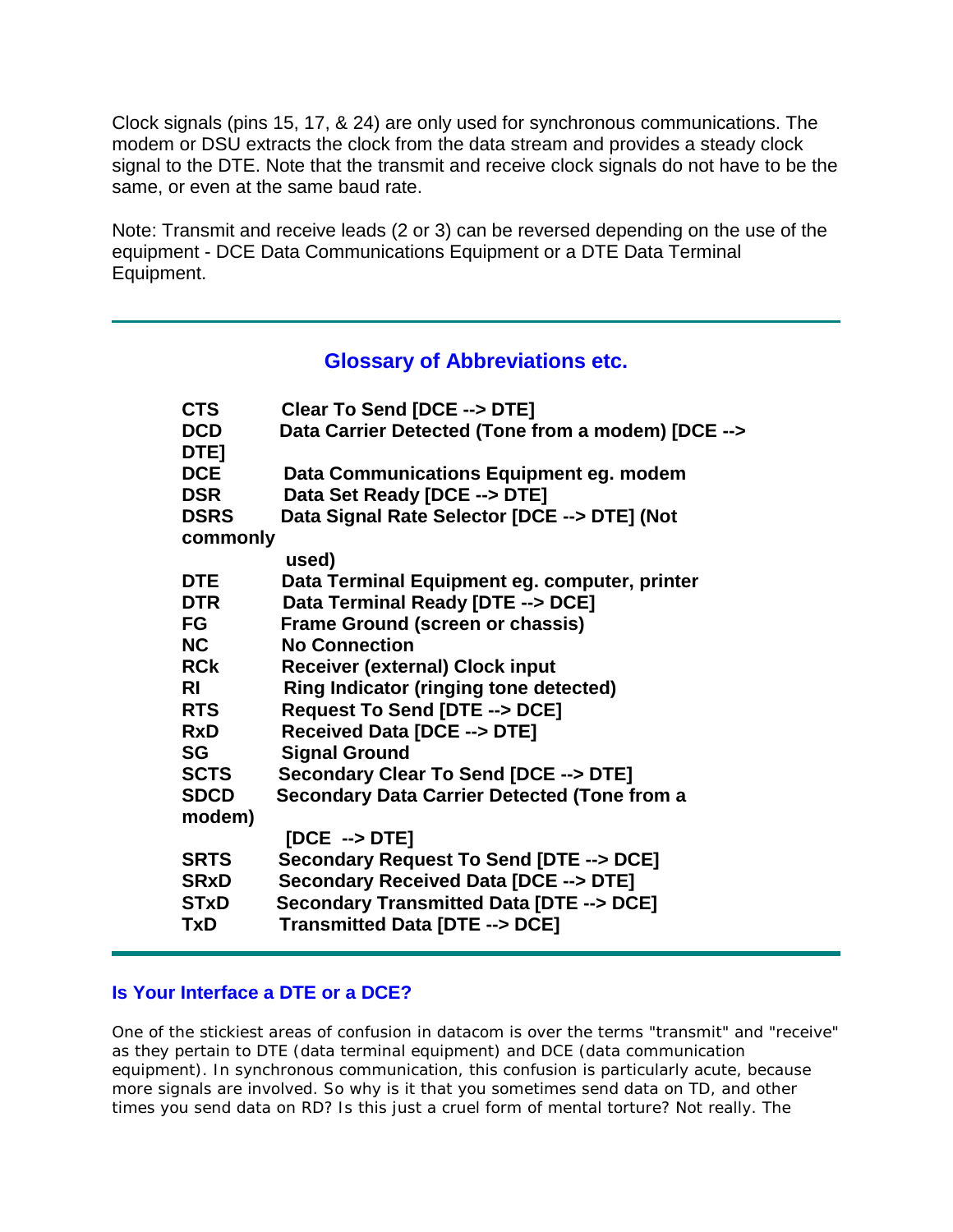secret lies in adopting the proper perspective. In data-com, the proper perspective is always from the point of view of the DTE. When you sit at a PC, terminal or workstation (DTE) and transmit data to somewhere far away, you naturally do so on the TD (transmit data) line. When your modem or CSU/DSU (DCE) receives this incoming data, it receives the data on the TD line as well. Why? Because the only perspective that counts in data-com is the perspective of the DTE. It does not matter that the DCE thinks it is receiving data; the line is still called "TD". Conversely, when the modem or CSU/DSU receives data from the outside world and sends it to the DTE, it sends it on the RD line. Why? Because from the perspective of the DTE, the data is being received! So when wondering, "Is this line TD or RD? Is it TC or RC?" Ask yourself, "What would the DTE say?"

#### **Find out by following these steps: The point of reference for all signals is the terminal (or PC).**

1 ) Measure the DC voltages between (DB25) pins 2 & 7 and between pins 3 & 7. Be sure the black lead is connected to pin 7 (Signal Ground) and the red lead to whichever pin you are measuring.

2) If the voltage on pin 2 is more negative than -3 Volts, then it is a DTE, otherwise it should be near zero volts.

3) If the voltage on pin 3 is more negative than -3 Volts, then it is a DCE.

4) If both pins 2 & 3 have a voltage of at least 3 volts, then either you are measuring incorrectly, or your device is not a standard EIA-232 device. Call technical support.

5) In general, a DTE provides a voltage on TD, RTS, & DTR, whereas a DCE provides voltage on RD, CTS, DSR, & CD.



also see [X.21 write up](http://www.arcelect.com/X21_interface.htm) also see end of page for more info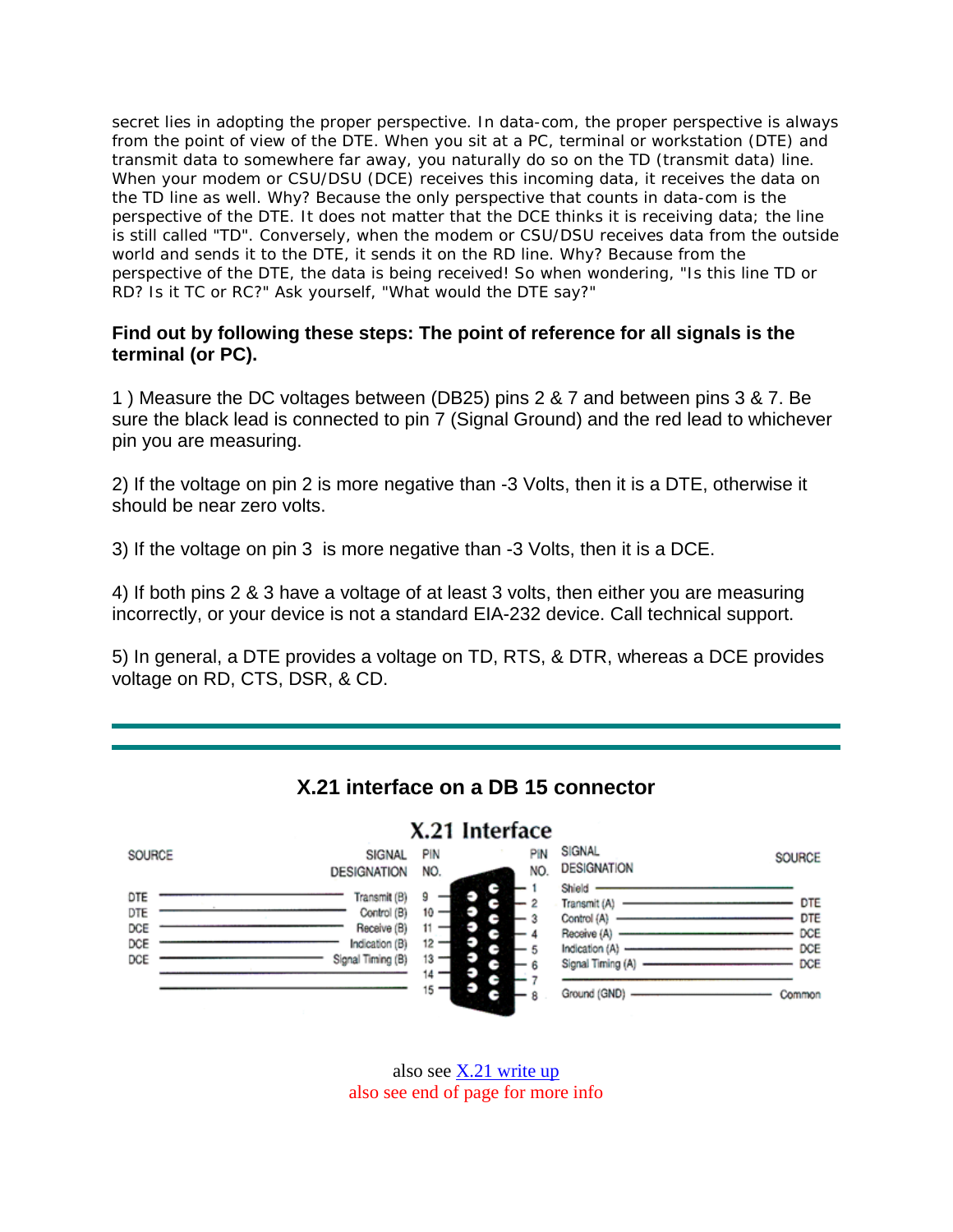### **General**

|         | Voltages: +/- 0.3Vdc |  |  |  |  |
|---------|----------------------|--|--|--|--|
| Speeds: | Max. 100Kbps (X.26)  |  |  |  |  |
|         | Max. 10Mbps (X.27)   |  |  |  |  |

The X.21 interface was recommended by the CCITT in 1976. It is defined as a digital signaling interface between customers (DTE) equipment and carrier's equipment (DCE). And thus primarily used for telecom equipment.

All signals are balanced. Meaning there is always a pair (+/-) for each signal, like used in RS422. The X.21 signals are the same as RS422, so please refer to RS422 for the exact details.

Pinning according to ISO 4903



|                | Pin Signal        | abbr. DTE DCE |       |     |
|----------------|-------------------|---------------|-------|-----|
| 1              | <b>Shield</b>     |               |       |     |
| $\overline{2}$ | Transmit (A)      |               | Out   | In  |
| 3              | Control (A)       |               | Out   | In  |
| 4              | Receive (A)       |               | In    | Out |
| 5              | Indication (A)    |               | In    | Out |
| 6              | Signal Timing (A) |               | In    | Out |
| 7              | Unassigned        |               |       |     |
| 8              | Ground            |               |       |     |
| 9              | Transmit (B)      |               | †ו ו( | In  |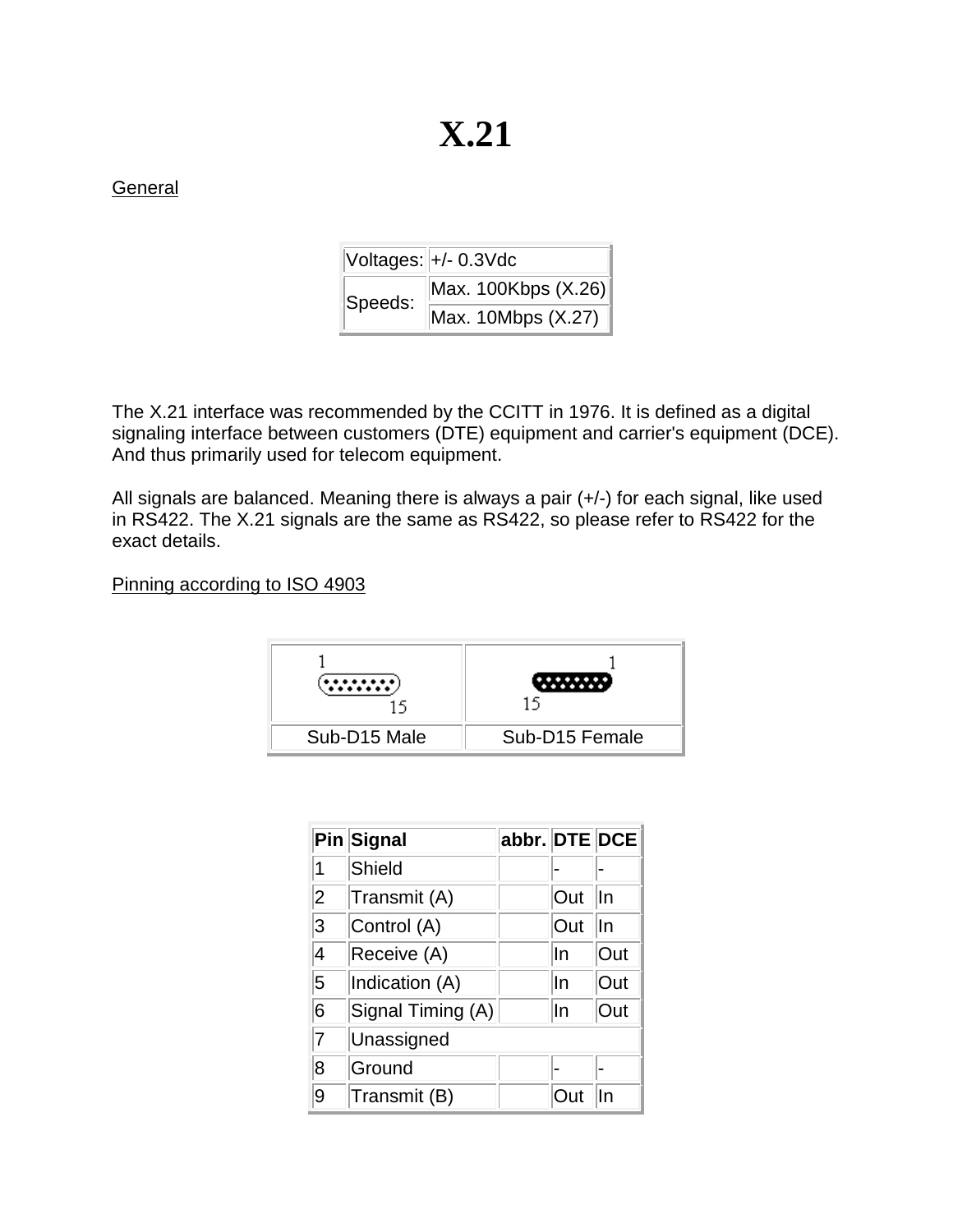|    | 10 Control (B)         | Out | lln |
|----|------------------------|-----|-----|
|    | 11 Receive (B)         | In  | Out |
|    | 12  Indication (B)     | In  | Out |
|    | 13 Signal Timing $(B)$ | In  | Out |
| 14 | Unassigned             |     |     |
|    | 15 Unassigned          |     |     |

### Functional Description

As can be seen from the pinning specifications, the Signal Element Timing (clock) is provided by the DCE. This means that your provider (local telco office) is responsible for the correct clocking and that X.21 is a synchronous interface. Hardware handshaking is done by the Control and Indication lines. The Control is used by the DTE and the Indication is the DCE one.

Cross-cable pinning

| <b>X.21 Cross Cable</b> |                |  |  |  |  |
|-------------------------|----------------|--|--|--|--|
| X.21                    | X.21           |  |  |  |  |
| 1                       | 1              |  |  |  |  |
| $\overline{c}$          | 4              |  |  |  |  |
| 3                       | 5              |  |  |  |  |
| 4                       | $\overline{2}$ |  |  |  |  |
| 5                       | 3              |  |  |  |  |
| 6                       | 7              |  |  |  |  |
| 7                       | 6              |  |  |  |  |
| 8                       | 8              |  |  |  |  |
| 9                       | 11             |  |  |  |  |
| 10                      | 12             |  |  |  |  |
| 11                      | 9              |  |  |  |  |
| 12                      | 10             |  |  |  |  |
| 13                      | 14             |  |  |  |  |
| 14                      | 13             |  |  |  |  |
| 15                      |                |  |  |  |  |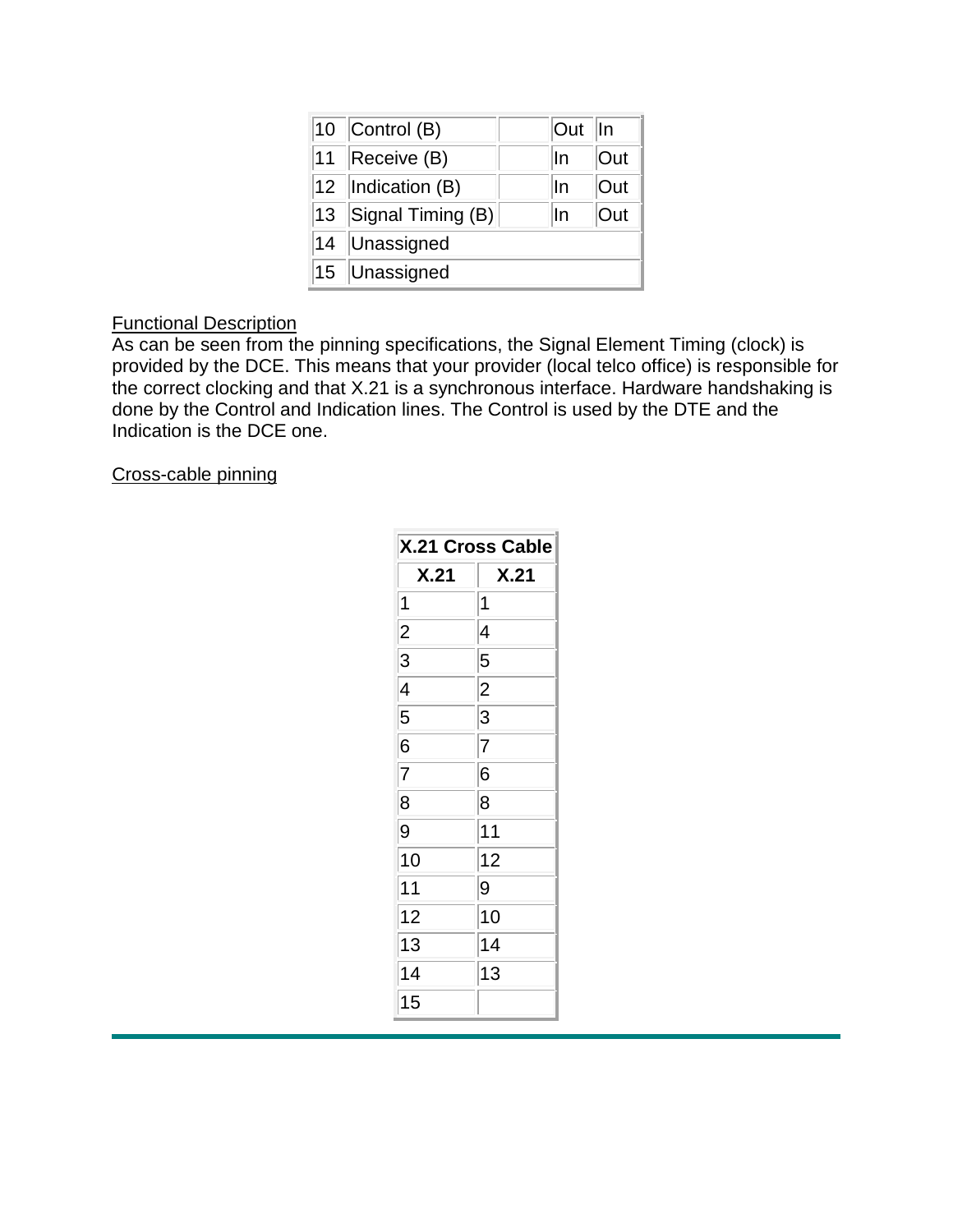EIA-561 defines RS-232 on a modular connector. (For nonsynchronous applications only, since it does not provide for the synchronous clocking signals.)



**RS232D uses RJ45 type connectors (similar to telephone connectors)**

|            |                                  |             | Male                      | Female |                   |  |
|------------|----------------------------------|-------------|---------------------------|--------|-------------------|--|
|            |                                  | <b>RJ45</b> | 8                         |        |                   |  |
| Pin No.    |                                  |             | <b>Signal Description</b> |        | Abbr.   DTE   DCE |  |
|            | <b>DCE Ready, Ring Indicator</b> |             | <b>DSR/RI</b>             |        |                   |  |
| 2          | Received Line Signal Detector    |             | <b>DCD</b>                |        |                   |  |
| $\sqrt{3}$ | <b>DTE Ready</b>                 |             | <b>DTR</b>                |        |                   |  |
| $\sqrt{4}$ | <b>Signal Ground</b>             |             | <b>SG</b>                 |        |                   |  |
| 5          | <b>Received Data</b>             |             |                           |        | RxD               |  |
| ∥6         | <b>Transmitted Data</b>          |             |                           |        | <b>TxD</b>        |  |
|            | Clear To Send                    |             | <b>CTS</b>                |        |                   |  |
| 8          | <b>Request To Send</b>           |             |                           |        | <b>RTS</b>        |  |

**This is a standard 9 to 25 pin cable layout for async data on a PC AT serial cable**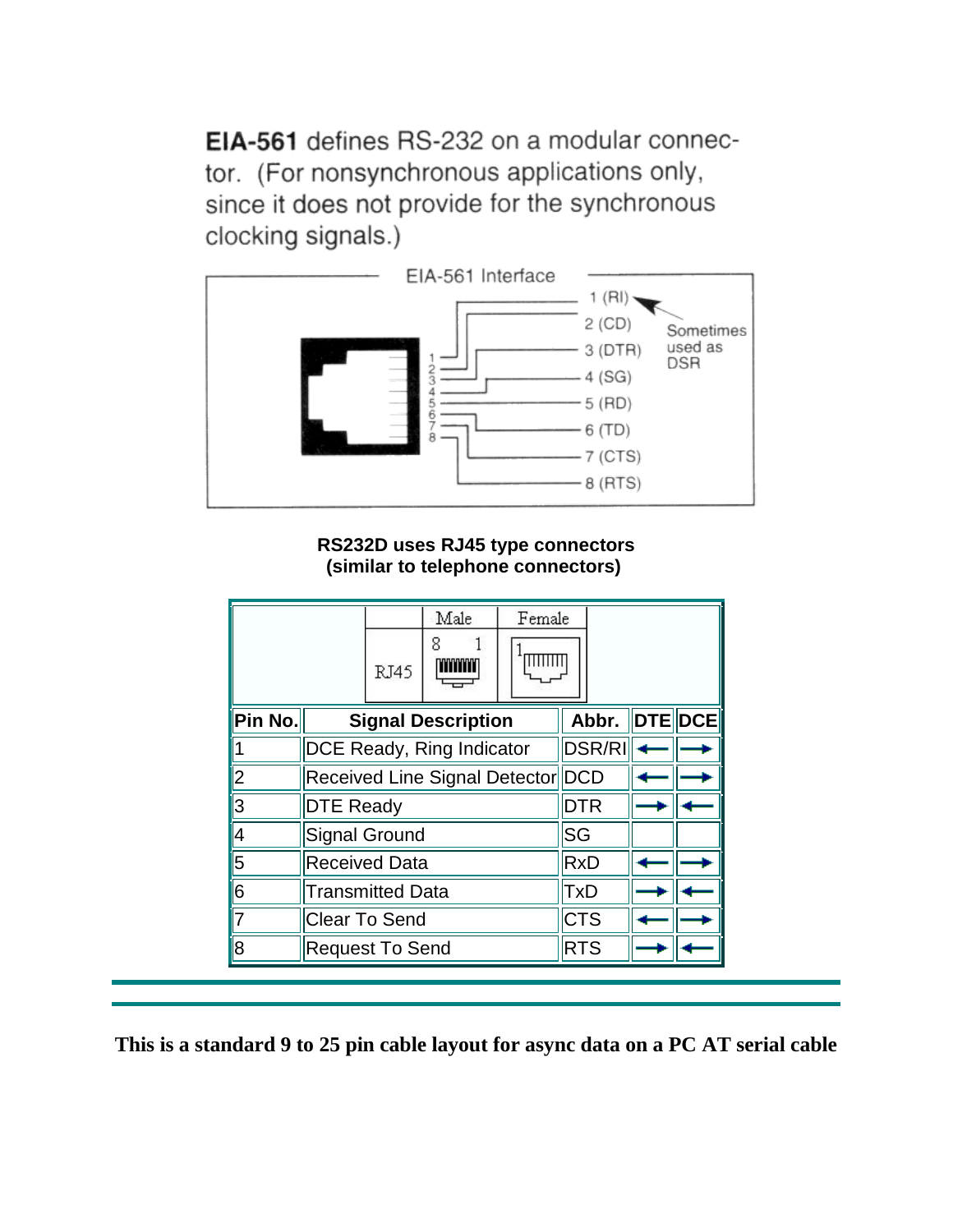| <b>Description</b>                   | <b>Signal</b> | 9-pin<br><b>DTE</b> | $25$ -pin<br><b>DCE</b> | <b>Source DTE or DCE</b>         |
|--------------------------------------|---------------|---------------------|-------------------------|----------------------------------|
| <b>Carrier Detect</b>                | CD            | 1                   | 8                       | from Modem                       |
| <b>Receive Data</b>                  | <b>RD</b>     | $\overline{2}$      | 3                       | from Modem                       |
| <b>Transmit Data</b>                 | TD            | 3                   | $\overline{2}$          | from<br><b>Terminal/Computer</b> |
| <b>Data Terminal</b><br><b>Ready</b> | <b>DTR</b>    | 4                   | 20                      | from<br><b>Terminal/Computer</b> |
| <b>Signal Ground</b>                 | <b>SG</b>     | 5                   | $\overline{7}$          | from Modem                       |
| <b>Data Set</b><br><b>Ready</b>      | <b>DSR</b>    | 6                   | 6                       | from Modem                       |
| <b>Request to</b><br><b>Send</b>     | <b>RTS</b>    | $\overline{7}$      | $\overline{\mathbf{4}}$ | from<br><b>Terminal/Computer</b> |
| <b>Clear to Send</b>                 | <b>CTS</b>    | 8                   | 5                       | from Modem                       |
| <b>Ring Indicator</b>                | RI            | 9                   | 22                      | from Modem                       |

**This a DTE port as on the back of a PC Com Port - EIA-574 RS-232/V.24 pin out on a DB-9 pin used for Asynchronous Data**

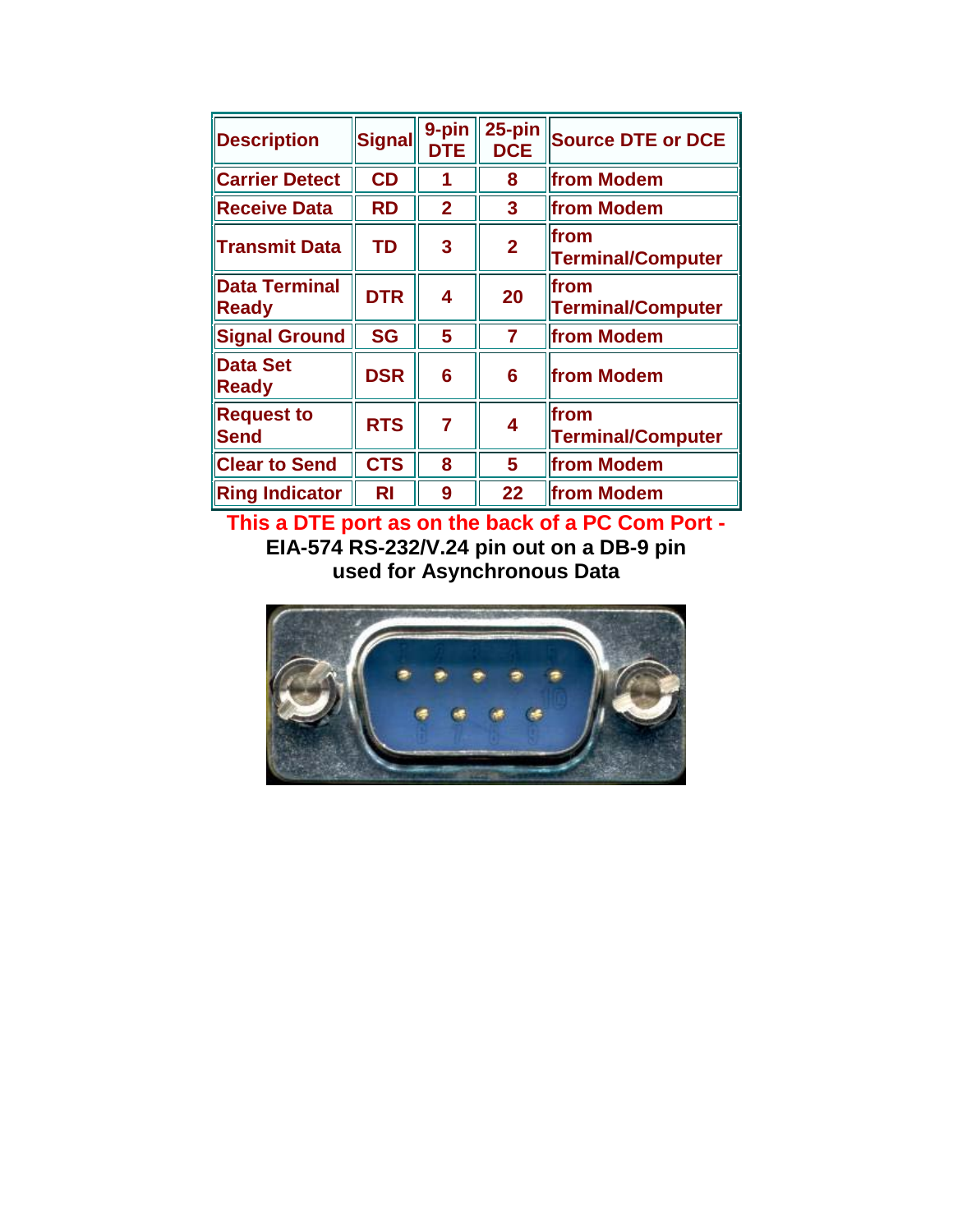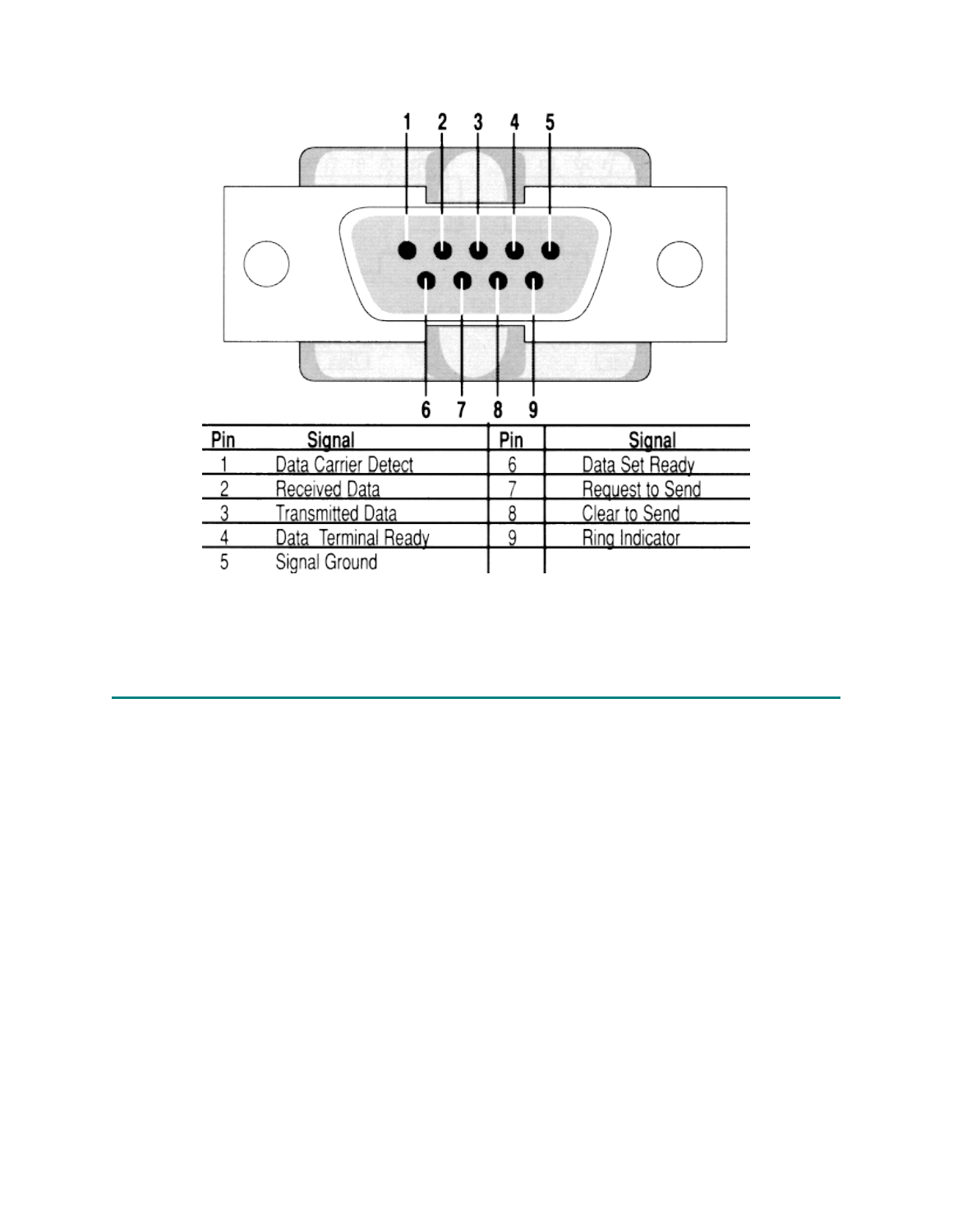### V.24/RS-232 Interface

| SOURCE                                                                               | SIGNAL<br><b>DESIGNATION</b>                                                                                                                                                                                                                                                                                                                        | PIN<br>NO.                                                           | PIN<br>NO. | SIGNAL<br>DESIGNATION                                                                                                                                                                                                                                                        | SOURCE                                                                                     |
|--------------------------------------------------------------------------------------|-----------------------------------------------------------------------------------------------------------------------------------------------------------------------------------------------------------------------------------------------------------------------------------------------------------------------------------------------------|----------------------------------------------------------------------|------------|------------------------------------------------------------------------------------------------------------------------------------------------------------------------------------------------------------------------------------------------------------------------------|--------------------------------------------------------------------------------------------|
| DTE<br>DCE<br>DCE<br>DCE<br>DTE<br>DTE<br>DTE<br>DTE<br>DCE<br>DTE/DCE<br>DTE<br>DCE | Secondary Transmitted Data<br>Transmitter Signal Element Timing<br>Secondary Received Data<br>Receiver Signal Element Timing<br>Local Loopback (LL)<br>Secondary Request to Send<br>Data Terminal Ready (DTR)<br>Remote Loopback (RI)<br>Ring Indicator (R)<br>Data Signal Rate Selector<br>Ext. Transmit Signal Element Timing<br><b>Test Mode</b> | 14<br>15<br>16<br>17<br>18<br>19<br>20<br>21<br>22<br>23<br>24<br>25 |            | Shield<br>Transmitted Data (TD) -<br>Received Data (RD)<br>Clear to Send (CTS)<br>Data Set Ready (DSR)<br>Signal Ground<br>Received Line Signal Detector (DCD)<br>+ VOLTAGE<br>- VOLTAGE<br>Unassigned<br>Secondary Received Line Signal Detector<br>Secondary Clear to Send | Common<br><b>DTE</b><br>DCE<br><b>DTE</b><br>DCE<br>DCE<br>Common<br>$-$ DCE<br>DCE<br>DCE |

### V.24/RS-232E ALT A Connector

| SIGNAL<br>SOURCE                                                                                                                                                                                                                                                                                                                                                                                                                                                      | PIN<br>PIN                                                                       | SOURCE<br>SIGNAL                                                                                                                                                                                                                                                                                                                                                                      |
|-----------------------------------------------------------------------------------------------------------------------------------------------------------------------------------------------------------------------------------------------------------------------------------------------------------------------------------------------------------------------------------------------------------------------------------------------------------------------|----------------------------------------------------------------------------------|---------------------------------------------------------------------------------------------------------------------------------------------------------------------------------------------------------------------------------------------------------------------------------------------------------------------------------------------------------------------------------------|
| <b>DESIGNATION</b>                                                                                                                                                                                                                                                                                                                                                                                                                                                    | NO.<br>NO.                                                                       | <b>DESIGNATION</b>                                                                                                                                                                                                                                                                                                                                                                    |
| DTE<br>Secondary Transmitted Data<br>Transmitter Signal Element Timing<br>DCE<br>Secondary Received Data<br>DCE<br>DCE<br>Receiver Signal Element Timing<br>DTE<br>Local Loopback (LL)<br>DTE<br>Secondary Request to Send<br>DTE Ready (DTR)<br>DTE<br>Remote Loopback (RL)/Signal Quality Detector<br>DTE<br>Ring Indicator (R)<br>DCE<br>Data Signal Rate Selector<br>DTE/DCE<br>Transmit Signal Element Timing<br>DTE<br><b>Test Mode</b><br>DCE<br>No Connection | 14<br>15<br>16<br>17<br>18<br>19<br>20<br>21<br>22<br>23<br>24<br>12<br>25<br>26 | Common<br>Shield<br>DTE<br>Transmitted Data (TD) -<br>DCE<br>Received Data (RD)<br>Request to Send/Ready for Receiving (RTS) -- DTE<br>DCE<br>Clear to Send (CTS)<br>DCE<br>DCE Ready (DSR) -<br>Signal Ground -<br>Common<br>Received Line Signal Detector (DCD) -<br>DCE<br>(Reserved for Testing)<br>Unassigned -<br>Secondary Received Line Signal ----------------<br>DCE<br>DCE |

### **25 pin D-shell connector RS232 commonly used for Async. data**

PIN SIGNAL DESCRIPTION

- 1 PGND Protective Ground
- 2 TXD Transmit Data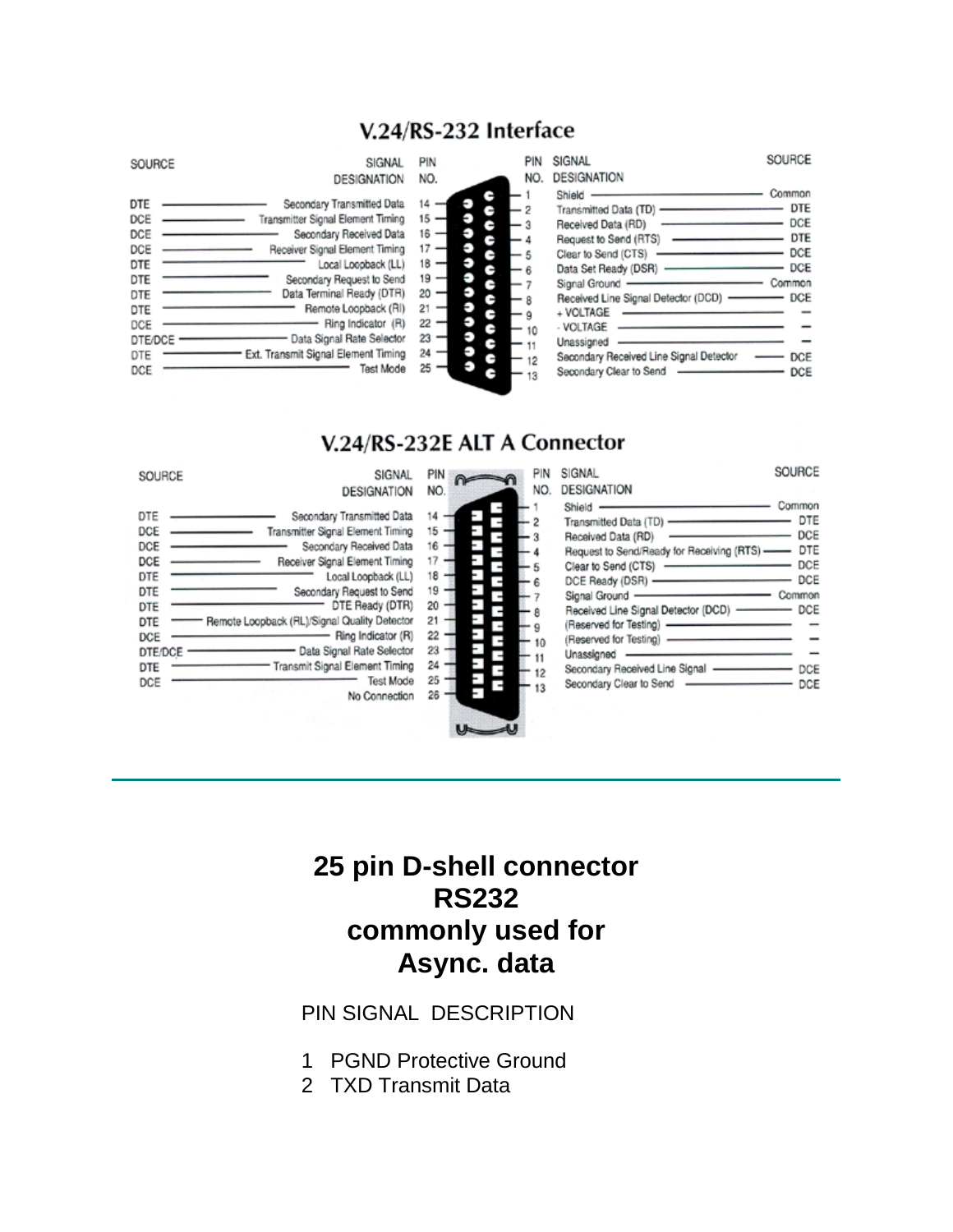- 3 RXD Receive Data
- 4 RTS RequestTo Send
- 5 CTS Clear To Send
- 6 DSR Data Set Ready
- 7 SG Signal Ground
- 8 CD Carrier Detect
- 20 DTR Data Terminal Ready
- 22 RI Ring Indicator

 Some applications require more pins than a simple async. configurations.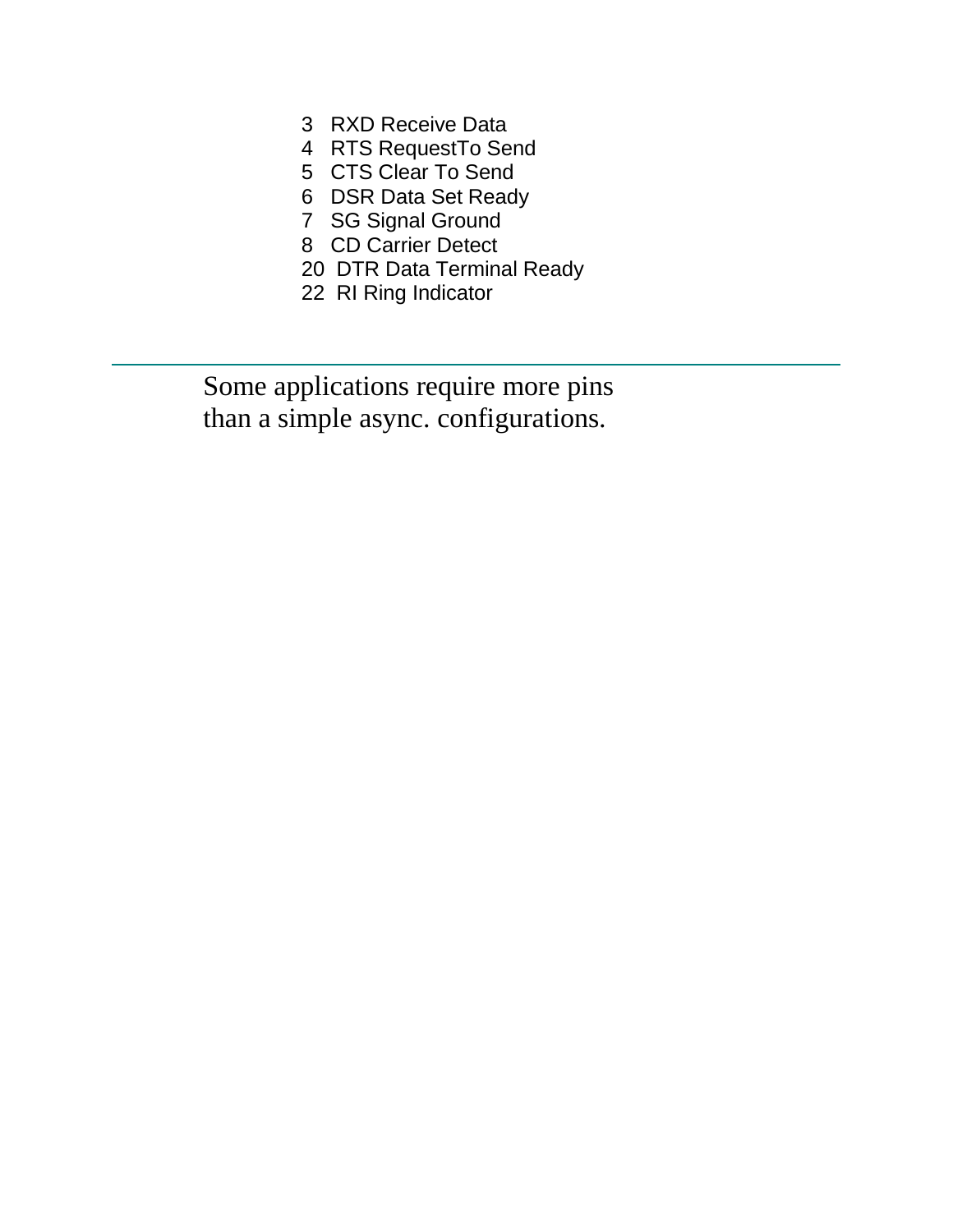### RS-232 Interface

RS-232 (EIA Std.) applicable to the 25 pin interconnection of Data Terminal Equipment (DTE) and Data Communications Equipment (DCE) using serial binary data

| 10 11 12 13<br>14 15 16 17 18 19 20 21 22 23 24 25 |                                    |            |             |                  |  |  |
|----------------------------------------------------|------------------------------------|------------|-------------|------------------|--|--|
|                                                    | Pin Description                    | EIA<br>CKT | From<br>DCE | To<br><b>DCE</b> |  |  |
| 1                                                  | Frame Ground                       | AA         |             |                  |  |  |
| $\overline{\mathbf{c}}$                            | <b>Transmitted Data</b>            | BA         |             | D (Data)         |  |  |
| 3                                                  | Received Data                      | BВ         | D           |                  |  |  |
| $\overline{4}$                                     | Request to Send                    | СA         |             | C (Control)      |  |  |
| 5                                                  | Clear to Send                      | CВ         | Ċ           |                  |  |  |
| 6                                                  | Data Set Ready                     | CC         | C           |                  |  |  |
| $\overline{7}$                                     | Signal Gnd/Common Return           | ΑB         |             |                  |  |  |
| 8                                                  | Rcvd. Line Signal Detector         | СF         | C           |                  |  |  |
| 11                                                 | Undefined                          |            |             |                  |  |  |
| 12                                                 | Secondary Rovd. Line Sig. Detector | SCF        | С           |                  |  |  |
| 13                                                 | Secondary Clear to Send            | <b>SCB</b> | C           |                  |  |  |
| 14                                                 | Secondary Transmitted Data         | SBA        |             | D                |  |  |
| 15                                                 | Transmitter Sig. Element Timing    | DB         | T (Timing)  |                  |  |  |
| 16                                                 | Secondary Received Data            | SBB        | D           |                  |  |  |
| 17                                                 | Receiver Sig. Element Timing       | DD         | T           |                  |  |  |
| 18                                                 | Undefined                          |            |             |                  |  |  |
| 19                                                 | Secondary Request to Send          | SCA        |             | C                |  |  |
| 20                                                 | Data Terminal Ready                | CD         |             | C                |  |  |
| 21                                                 | Sig. Quality Detector              | CG         |             | C                |  |  |
| 22                                                 | Ring Indicator                     | СE         | C           |                  |  |  |
| 23                                                 | Data Sig. Rate Selector (DCE)      | СI         | C           |                  |  |  |
| 23                                                 | Data Sig. Rate Selector (DTE)      | CН         |             | C                |  |  |
| 24                                                 | Transmitter Sig. Element Timing    | DA         |             | T                |  |  |
| 25                                                 | Undefined                          |            |             |                  |  |  |

Pins used for Synchronous data

jump to **[Other Connector](http://www.hardwarebook.net/connector/index.html)** pages

# **RS-232 Specs.**

| <b>SPECIFICATIONS</b>    | <b>RS232</b> | <b>RS423</b> |
|--------------------------|--------------|--------------|
| <b>Mode of Operation</b> | SINGL        |              |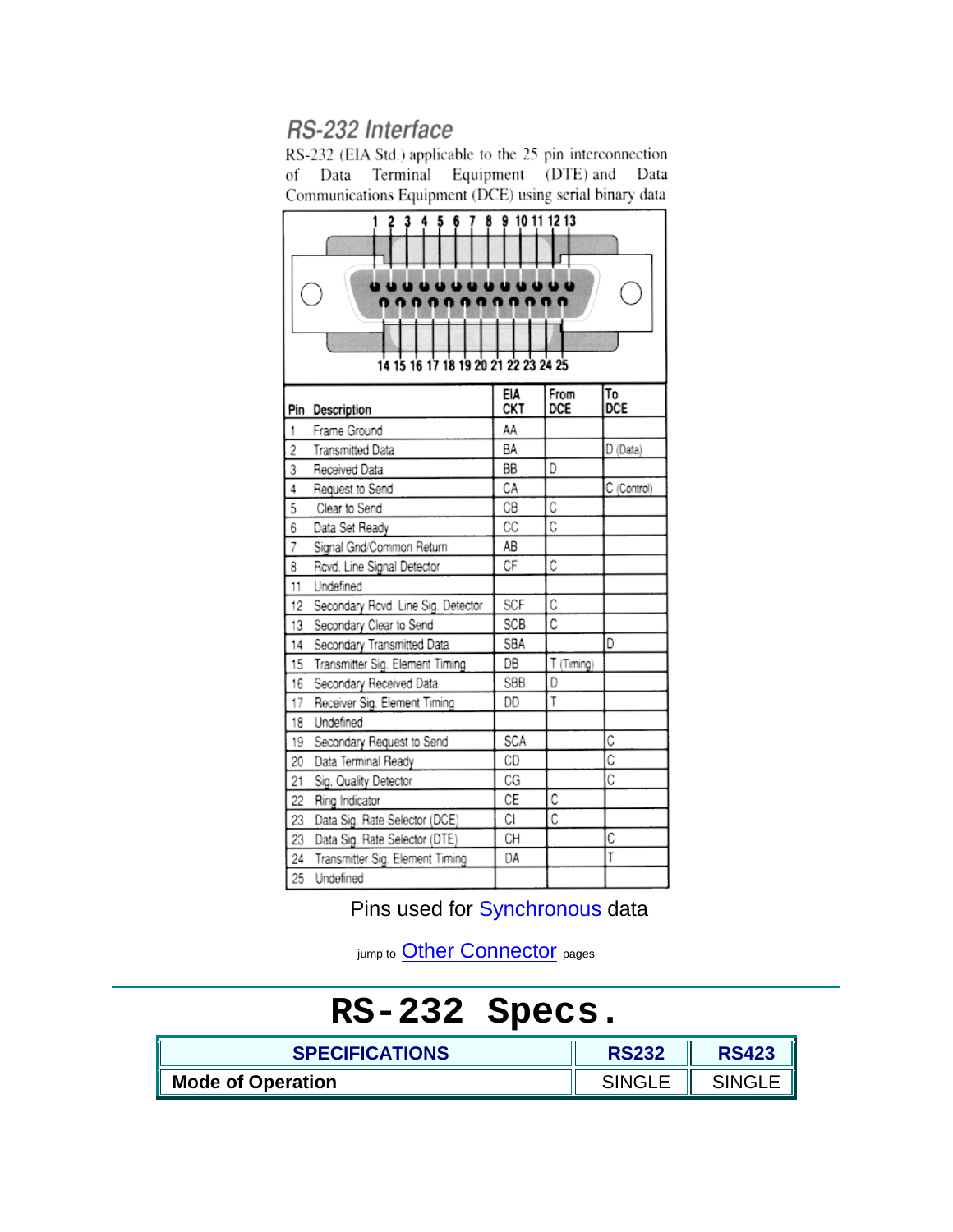|                                                                        |                     | -ENDED                  | -ENDED                         |
|------------------------------------------------------------------------|---------------------|-------------------------|--------------------------------|
| <b>Total Number of Drivers and Receivers on</b><br><b>One Line</b>     |                     | 1 DRIVER<br>1 RECVR     | 1 DRIVER<br>10<br><b>RECVR</b> |
| <b>Maximum Cable Length</b>                                            |                     | 50 FT.                  | 4000 FT.                       |
| <b>Maximum Data Rate</b>                                               |                     | $20$ kb/s               | 100kb/s                        |
| <b>Maximum Driver Output Voltage</b>                                   |                     | $+/-25V$                | $+/-6V$                        |
| <b>Driver Output Signal Level</b><br>(Loaded Min.)                     | <b>Loaded</b>       | $+/-5V$ to $+/-$<br>15V | $+/-3.6V$                      |
| <b>Driver Output Signal Level</b><br><b>Unloaded</b><br>(Unloaded Max) |                     | $+/-25V$                | $+/-6V$                        |
| <b>Driver Load Impedance (Ohms)</b>                                    |                     | 3k to 7k                | $>=150$                        |
| Max. Driver Current in High Z<br><b>State</b>                          | <b>Power</b><br>On  | N/A                     | N/A                            |
| Max. Driver Current in High Z<br><b>State</b>                          | <b>Power</b><br>Off | $+/-6mA$ @<br>$+/-2v$   | $+/-100uA$                     |
| Slew Rate (Max.)                                                       |                     | 30V/uS                  | Adjustable                     |
| <b>Receiver Input Voltage Range</b>                                    | $+/-15V$            | $+/-12V$                |                                |
| <b>Receiver Input Sensitivity</b>                                      | $+/-3V$             | $+/-200mV$              |                                |
| <b>Receiver Input Resistance (Ohms)</b>                                |                     | 3k to 7k                | 4k min.                        |

**One byte of async data**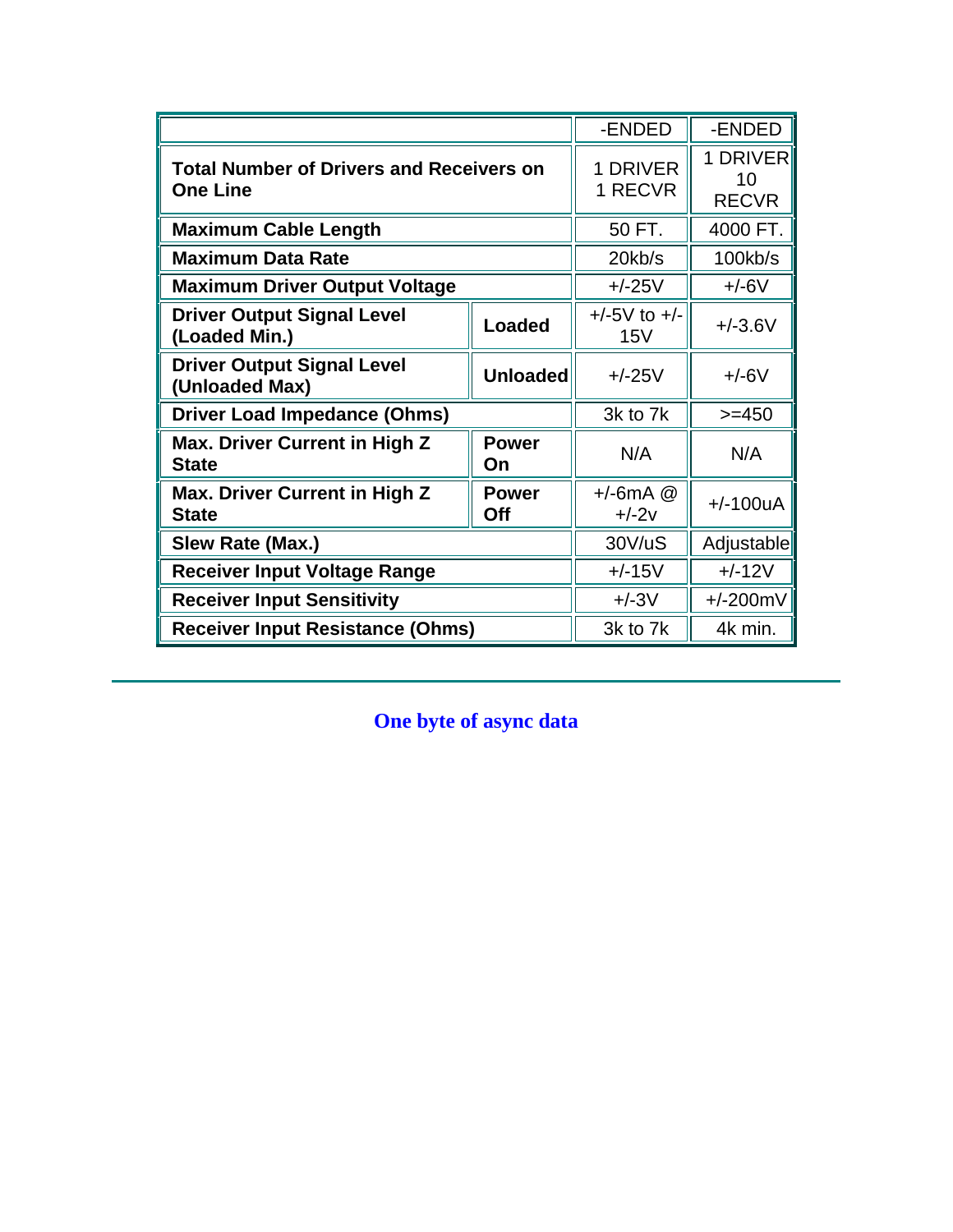

Cabling considerations - you should use cabling made for RS-232 data but I have seen low speed data go over 250' on 2 pair phone cable. Level 5 cable can also be used but for best distance use a low capacitance data grade cable.

The standard maxim length is 50' but if data is async you can increase that distance to as much as 500' with a good grade of cable.

The RS-232 signal on a single cable is impossible to screen effectively for noise. By screening the entire cable we can reduce the influence of outside noise, but internally generated noise remains a problem. As the baud rate and line length increase, the effect of capacitance between the different lines introduces serious crosstalk (this especially true on synchronous data - because of the clock lines) until a point is reached where the data itself is unreadable. Signal Crosstalk can be reduced by using low capacitance cable and shielding each pair

Using a high grade cable (individually shield low capacitance pairs) the distance can be extended to 4000'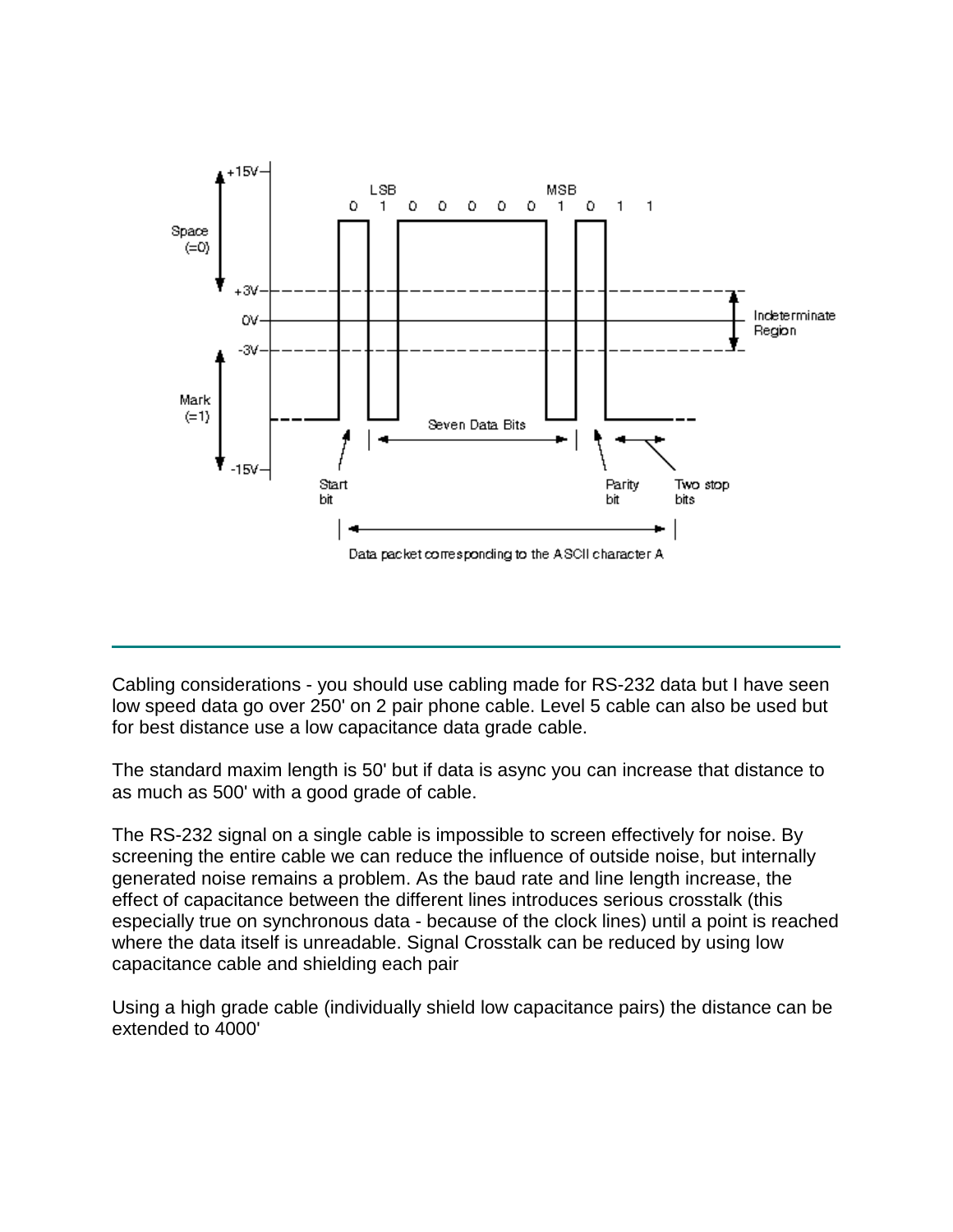At higher frequencies a new problem comes to light. The high frequency component of the data signal is lost as the cable gets longer resulting in a rounded, rather than square wave signal.

The maxim distance will depend on the speed and noise level around the cable run.

On longer runs a line driver is needed. This is a simple modem used to increase the maxim distance you can run RS-232 data.

### **Making sense of the specifications**

Selecting data cable isn't difficult, but often gets lost in the shuffle of larger system issues. Care should be taken. however, because intermittent problems caused by marginal cable can be very difficult to troubleshoot.

Beyond the obvious traits such as number of conductors and wire gauge, cable specifications include a handful of less intuitive terms.

Characteristic Impedance (Ohms): A value based on the inherent conductance, resistance, capacitance and inductance of a cable that represents the impedance of an infinitely long cable. When the cable is out to any length and terminated with this Characteristic Impedance, measurements of the cable will be identical to values obtained from the infinite length cable. That is to say that the termination of the cable with this impedance gives the cable the appearance of being infinite length, allowing no reflections of the transmitted signal. If termination is required in a system, the termination impedance value should match the Characteristic Impedance of the cable.

Shunt Capacitance (pF/ft): The amount of equivalent capacitive load of the cable, typically listed in a per foot basis One of the factors limiting total cable length is the capacitive load. Systems with long lengths benefits from using low capacitance cable.

Propagation velocity (% of c): The speed at which an electrical signal travels in the cable. The value given typically must be multiplied by the speed of light (c) to obtain units of meters per second. For example, a cable that lists a propagation velocity of 78% gives a velocity of 0.78 X 300 X 106 - 234 X 106 meters per second.

### **Plenum cable**

Plenum rated cable is fire resistant and less toxic when burning than non-plenum rated cable. Check building and fire codes for requirements. Plenum cable is generally more expensive due to the sheathing material used.

The specification recommends 24AWG twisted pair cable with a shunt capacitance of 16 pF per foot and 100 ohm characteristic impedance.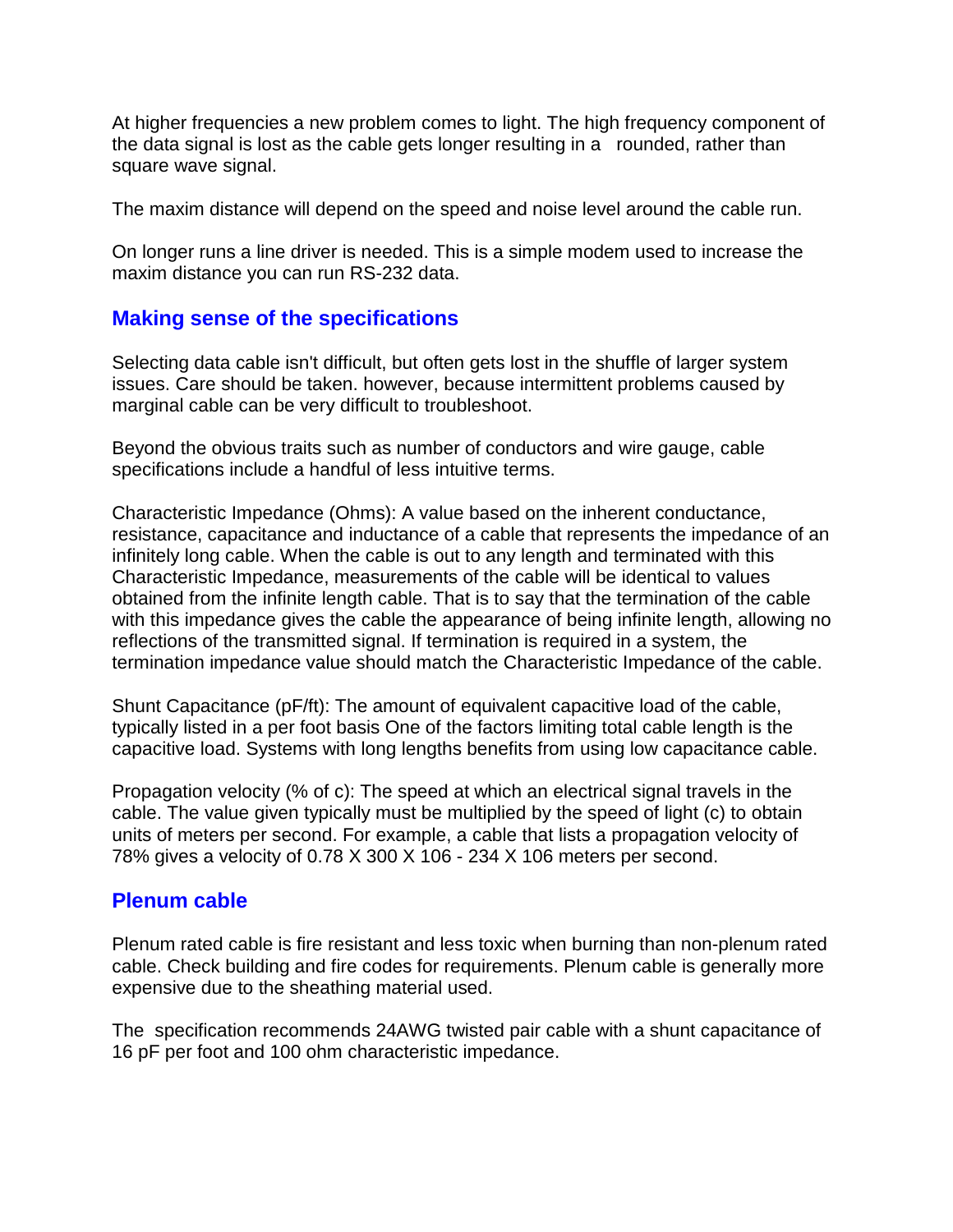It can be difficult to qualify whether shielding is required in a particular system or not, until problems arise. We recommend erring on the safe side and using shielded cable. Shielded cable is only slightly more expensive than unshielded.

There are many cables available meeting the recommendations of RS-422 and RS-485, made specifically for that application. Another choice is the same cable commonly used in the Twisted pair Ethernet cabling. This cable, commonly referred to as Category 5 cable, is defined by the ElA/TIA/ANSI 568 specification The extremely high volume of Category 5 cable used makes it widely available and very inexpensive, often less than half the price of specialty RS422/485 cabling. The cable has a maximum capacitance of 17 pF/ft (14.5 pF typical) and characteristic impedance of 100 ohms.

Category 5 cable is available as shielded twisted pair (STP) as well as unshielded twisted pair (UTP) and generally exceeds the recommendations making it an excellent choice for RS232 systems.

# **RS232 - V.24/V.28 - IS2110 - X.20 bis (for Async) - X.21 bis (for Sync)**

### **General**

In this document the term RS232 will be used when refered to this serial interface. The description of RS232 is an EIA/TIA norm and is identical to CCITT V.24/V.28, X.20bis/X.21bis and ISO IS2110. The only difference is that CCITT has split the interface into its electrical description (V.28) and a mechanical part (V.24) or Asynchronous (X.20 bis) and Synchronous (X.21 bis) where the EIA/TIA describes everything under RS232.

As said before RS232 is a serial interface. It can be found in many different applications where the most common ones are modems and Personal Computers. All pinning specifications are writen for the DTE side.

All DTE-DCE cables are straight through meaning the pins are connected one on one. DTE-DTE and DCE-DCE cables are cross cables. To make a destiction between all different types of cables we have to use a naming convention. DTE - DCE: Straight Cable DTE - DTE: Null-Modem Cable DCE - DCE: Tail Circuit Cable

Interface Mechanical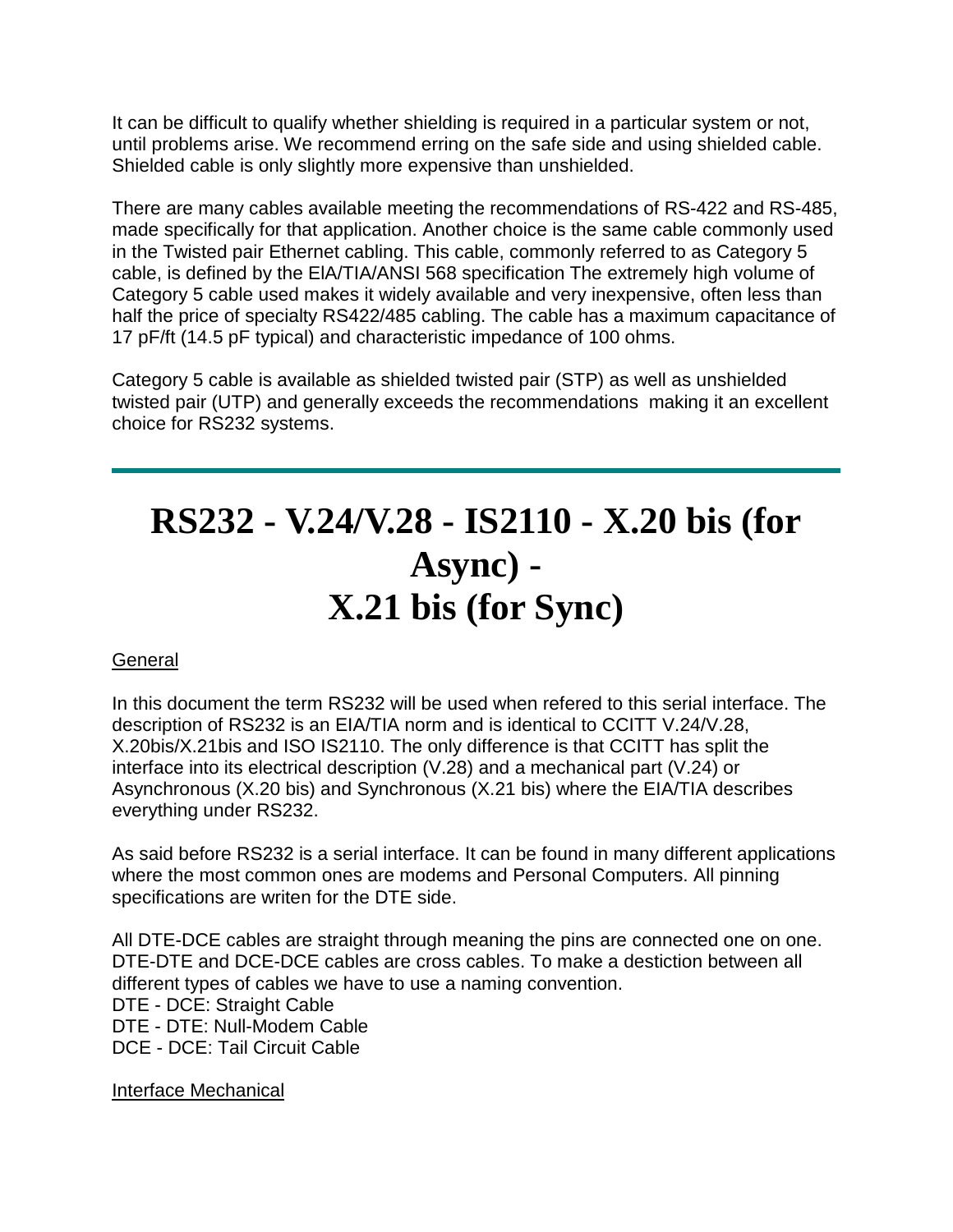RS232 can be found on different connectors. There are special specifications for this. The CCITT only defines a Sub-D 25 pins version where the EIA/TIA has two versions RS232C and RS232D which are resp. on a Sub-D25 and a RJ45. Next to this IBM has added a Sub-D 9 version which is found an almost all Personal Computers and is described in TIA 457.



## **Pinnings**

|                | RS232-C Description                            | <b>EIA</b> | <b>Circuit Circuit</b><br><b>CCITT</b> |                 | <b>RJ45 TIA 457</b> |
|----------------|------------------------------------------------|------------|----------------------------------------|-----------------|---------------------|
|                | <b>Shield Ground</b>                           | AA         |                                        |                 |                     |
|                | <b>Signal Ground</b>                           | AB         | 102                                    | $\vert 4 \vert$ | $\overline{5}$      |
| $\overline{2}$ | <b>Transmitted Data</b>                        | BA         | 103                                    | 6               | 3                   |
| 3              | <b>Received Data</b>                           | BB         | 104                                    | 5               | $ 2\rangle$         |
| 4              | <b>Request To Send</b>                         | CA         | 105                                    | 8               | 7                   |
| 5              | <b>Clear To Send</b>                           | <b>CB</b>  | 106                                    | 7               | 8                   |
| 6              | <b>DCE Ready</b>                               | <b>CC</b>  | 107                                    | 1               | 6                   |
| 20             | <b>DTE Ready</b>                               | <b>CD</b>  | 108.2                                  | 3               | 4                   |
| 22             | Ring Indicator                                 | <b>CE</b>  | 125                                    | 1               | 9                   |
| 8              | <b>Received Line Signal Detector</b>           | <b>CF</b>  | 109                                    | $ 2\rangle$     | 1                   |
| 23             | Data Signal Rate Select<br>(DTE/DCE Source>    | CH/CI      | 111/112                                |                 |                     |
| 24             | Transmit Signal Element Timing<br>(DTE Source) | DA         | 113                                    |                 |                     |
| 15             | <b>Transmitter Signal Element Timing</b>       | DB         | 114                                    |                 |                     |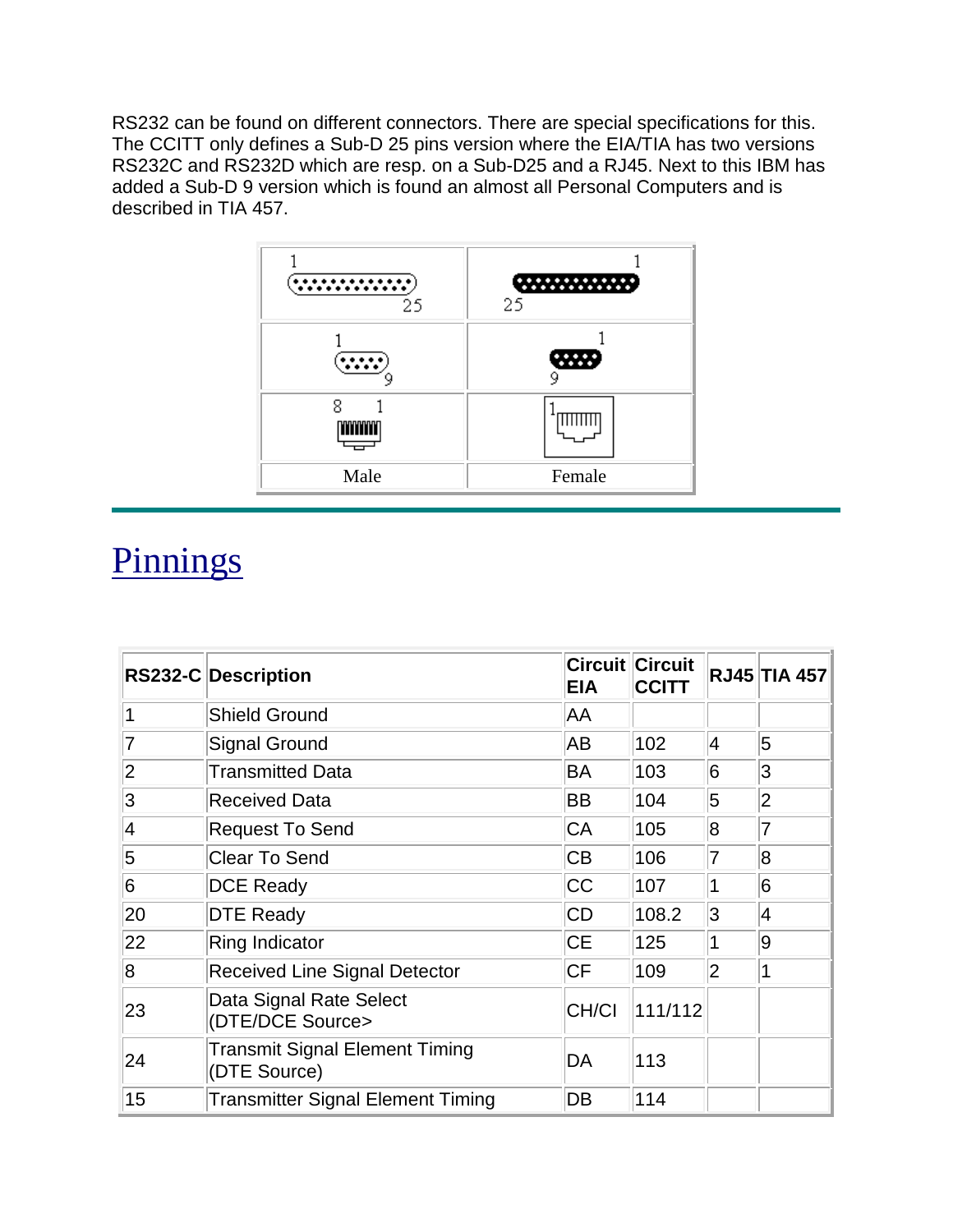|    | (DCE Source)                                                                     |            |                |  |
|----|----------------------------------------------------------------------------------|------------|----------------|--|
| 17 | <b>Receiver Signal Element Timing</b><br>(DCE Source)                            | DD         | 115            |  |
| 18 | Local Loopback / Quality Detector                                                | LL         | 141            |  |
| 21 | Remote Loopback                                                                  | RL/CG      | 140/110        |  |
| 14 | <b>Secondary Transmitted Data</b>                                                | <b>SBA</b> | 118            |  |
| 16 | <b>Secondary Received Data</b>                                                   | <b>SBB</b> | 119            |  |
| 19 | Secondary Request To Send                                                        | <b>SCA</b> | 120            |  |
| 13 | Secondary Clear To Send                                                          | <b>SCB</b> | 121            |  |
| 12 | Secondary Received Line Signal Detector/<br>Data signal Rate Select (DCE Source) |            | SCF/CI 122/112 |  |
| 25 | Test Mode                                                                        | ТM         | 142            |  |
| 9  | <b>Reserved for Testing</b>                                                      |            |                |  |
| 10 | <b>Reserved for Testing</b>                                                      |            |                |  |
| 11 | Unassigned                                                                       |            |                |  |

### Interface Electrical

All signals are measured in reference to a common ground, which is called the signal ground (AB). A positive voltage between 3 and 15 Vdc represents a logical 0 and a negative voltage between 3 and 15 Vdc represents a logical 1.

This switching between positive and negative is called bipolar. The zero state is not defined in RS232 and is considered a fault condition (this happens when a device is turned off).

According to the above a maximum distance of 50 ft or 15 m. can be reached at a maximum speed of 20k bps. This is according to the official specifications, the distance can be exceeded with the use of Line Drivers.

| Description             |           | Circuit Function                                                                               |
|-------------------------|-----------|------------------------------------------------------------------------------------------------|
| <b>Shield Ground</b>    | AA        | Also known as protective ground. This is the chassis ground<br>connection between DTE and DCE. |
| <b>Signal Ground</b>    | ΙAΒ       | The reference ground between a DTE and a DCE. Has the<br>value 0 Vdc.                          |
| <b>Transmitted Data</b> | <b>BA</b> | Data send by the DTE.                                                                          |
| <b>Received Data</b>    | ΒB        | Data received by the DTE.                                                                      |
| <b>Request To Send</b>  | <b>CA</b> | Originated by the DTE to initiate transmission by the DCE.                                     |
| Clear To Send           | CВ        | Send by the DCE as a reply on the RTS after a delay in ms,                                     |

#### Functional description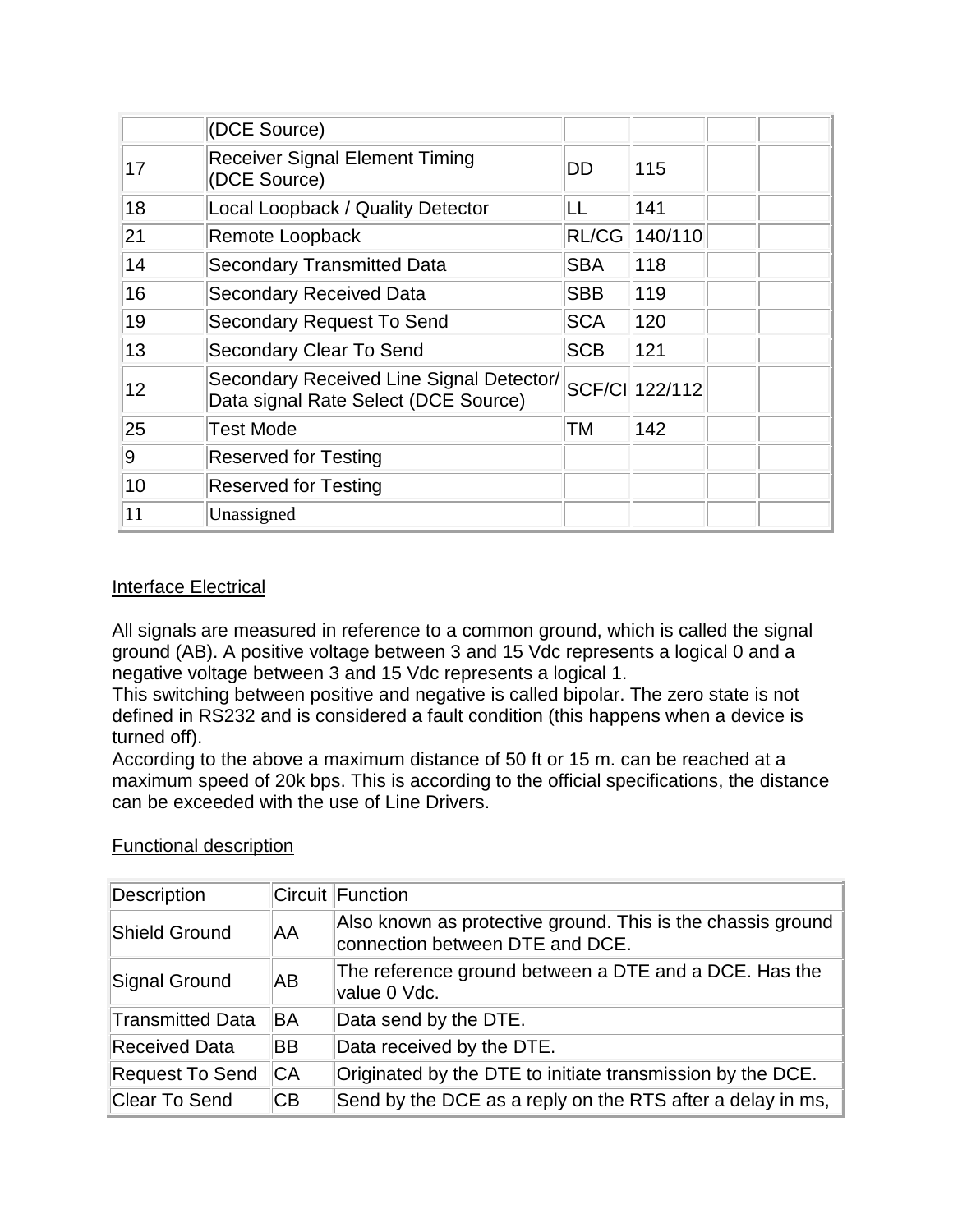|                                                                    |              | which gives the DCEs enough time to energize their circuits<br>and synchronize on basic modulation patterns.                                                    |
|--------------------------------------------------------------------|--------------|-----------------------------------------------------------------------------------------------------------------------------------------------------------------|
| <b>DCE Ready</b>                                                   | <b>CC</b>    | Known as DSR. Originated by the DCE indicating that it is<br>basically operating (power on, and in functional mode).                                            |
| <b>DTE Ready</b>                                                   | CD           | Known as DTR. Originated by the DTE to instruct the DCE to<br>setup a connection. Actually it means that the DTE is up and<br>running and ready to communicate. |
| Ring Indicator                                                     | <b>CE</b>    | A signal from the DCE to the DTE that there is an incomming<br>call (telephone is ringing). Only used on switched circuit<br>connections.                       |
| <b>Received Line</b><br><b>Signal Detector</b>                     | <b>CF</b>    | Known as DCD. A signal send from DCE to its DTE to<br>indicate that it has received a basic carrier signal from a<br>(remote) DCE.                              |
| Data Signal Rate<br><b>Select</b><br>(DTE/DCE<br>Source>           | CH/CI        | A control signal that can be used to change the transmission<br>speed.                                                                                          |
| <b>Transmit Signal</b><br><b>Element Timing</b><br>(DTE Source)    | DA           | Timing signals used by the DTE for transmission, where the<br>clock is originated by the DTE and the DCE is the slave.                                          |
| <b>Transmitter Signal</b><br><b>Element Timing</b><br>(DCE Source) | <b>DB</b>    | Timing signals used by the DTE for transmission.                                                                                                                |
| <b>Receiver Signal</b><br><b>Element Timing</b><br>(DCE Source)    | <b>DD</b>    | Timing signals used by the DTE when receiving data.                                                                                                             |
| Local Loopback /<br><b>Quality Detector</b>                        | LL           |                                                                                                                                                                 |
| Remote Loopback                                                    | <b>RL/CG</b> | Originated by the DCE that changes state when the analog<br>signal received from the (remote) DCE becomes marginal.                                             |
| <b>Test Mode</b>                                                   | ТM           |                                                                                                                                                                 |
| Reserved for<br>Testing                                            |              |                                                                                                                                                                 |

The secondary signals are used on some DCE's. Those units have the possibility to transmit and/or receive on a secondary channel. Those secondary channels are mostly of a lower speed than the normal ones and are mainly used for administrative functions.

### Cable pinning

Here are some cable pinning that might be useful. Not all applications are covered, it is just a help: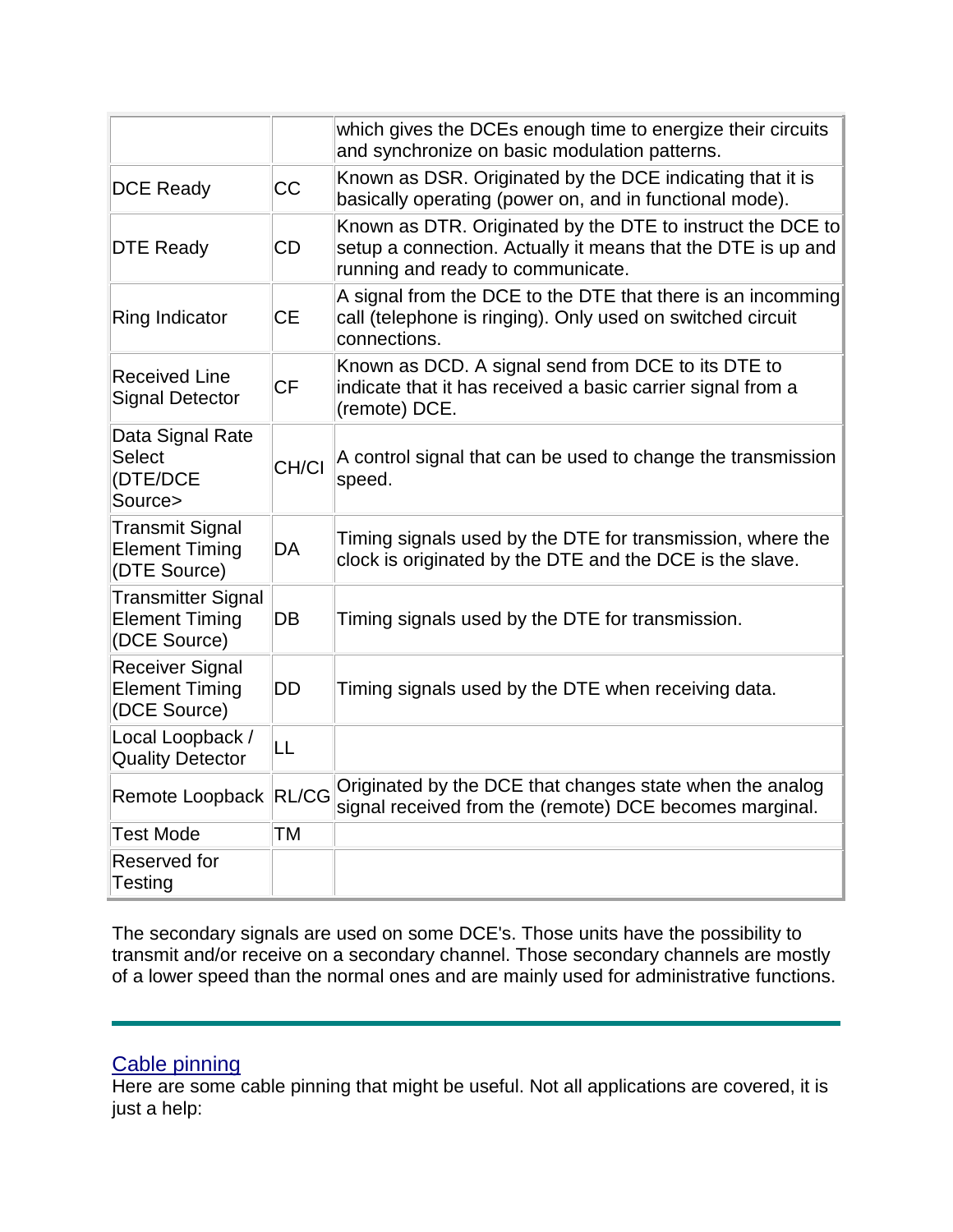|                 | <b>Straight DB25</b><br><b>Cable</b> |  | <b>DB25 Null-</b> modem<br>or cross over cable<br>(Async) |                  |                   | <b>DB25 Tail-circuit</b><br>or cross over cable cable<br>(Sync) |                  |  |  | DB25 to DB9 DTE - DCE<br>cable |                  |  |
|-----------------|--------------------------------------|--|-----------------------------------------------------------|------------------|-------------------|-----------------------------------------------------------------|------------------|--|--|--------------------------------|------------------|--|
|                 | $\overline{\mathbf{Pin}}$ Pin        |  |                                                           | $\text{Pin}$ Pin |                   |                                                                 | $\text{Pin}$ Pin |  |  |                                | $\text{Pin}$ Pin |  |
| $\mathbf{1}$    | $\mathbf{1}$                         |  | $\mathbf{1}$                                              | $\mathbf{1}$     |                   | $\mathbf{1}$                                                    | $\mathbf{1}$     |  |  |                                | $\mathbf{1}$     |  |
| $\overline{c}$  | $ 2\rangle$                          |  | $\mathbf{2}$                                              | 3                |                   | $\overline{2}$                                                  | 3                |  |  | 3                              | $\overline{2}$   |  |
| $ 3\rangle$     | $ 3\rangle$                          |  | $\mathfrak{Z}$                                            | $\overline{2}$   |                   | 3                                                               | $\overline{2}$   |  |  | $\mathbf{2}$                   | 3                |  |
| $\vert 4 \vert$ | $\vert 4$                            |  | $\overline{4}$                                            | 5                |                   | $\overline{4}$                                                  | 8                |  |  | $\boldsymbol{7}$               | $\overline{4}$   |  |
| $\vert 5 \vert$ | $\vert$ 5                            |  | 5                                                         | $\overline{4}$   |                   | 6                                                               | 20               |  |  | $8\,$                          | 5                |  |
| 6               | 6                                    |  | 6, 8                                                      | 20               |                   | $\tau$                                                          | $\overline{7}$   |  |  | 6                              | 6                |  |
| 7               | 7                                    |  | $\overline{7}$                                            | $\overline{7}$   |                   | $8\,$                                                           | $\overline{4}$   |  |  | $\mathfrak{S}$                 | $\overline{7}$   |  |
| $\vert 8$       | 8                                    |  | 20                                                        | 6, 8             |                   | 17                                                              | 24               |  |  | $\mathbf{1}$                   | 8                |  |
| 9               | $ 9\rangle$                          |  |                                                           | $\prec$ /        |                   | 20                                                              | 6                |  |  | $\overline{4}$                 | 20               |  |
| 10              | $ 10\rangle$                         |  |                                                           |                  | DB9 Null-modem or | 24                                                              | 17               |  |  | 9                              | 22               |  |
| 11              | $ 11\rangle$                         |  | cross over cable                                          |                  |                   |                                                                 |                  |  |  |                                |                  |  |
| 12              | $ 12\rangle$                         |  | 1,6                                                       | $\overline{4}$   |                   |                                                                 |                  |  |  |                                |                  |  |
| 13              | 13                                   |  | $\overline{2}$                                            | 3                |                   |                                                                 |                  |  |  |                                |                  |  |
| 14              | 14                                   |  | 3                                                         | $\overline{2}$   |                   |                                                                 |                  |  |  |                                |                  |  |
| 15              | $ 15\rangle$                         |  | $\overline{4}$                                            | 1,6              |                   |                                                                 |                  |  |  |                                |                  |  |
| 16              | 16                                   |  | 5                                                         | 5                |                   |                                                                 |                  |  |  |                                |                  |  |
| 17              | 17                                   |  | $\boldsymbol{7}$                                          | 8                |                   |                                                                 |                  |  |  |                                |                  |  |
| 18              | 18                                   |  | $8\,$                                                     | $\boldsymbol{7}$ |                   |                                                                 |                  |  |  |                                |                  |  |
| 19              | $ 19\rangle$                         |  |                                                           |                  |                   |                                                                 |                  |  |  |                                |                  |  |
| 20              | 20                                   |  |                                                           |                  |                   |                                                                 |                  |  |  |                                |                  |  |
| 21              | 21                                   |  |                                                           |                  |                   |                                                                 |                  |  |  |                                |                  |  |
| 22              | 22                                   |  |                                                           |                  |                   |                                                                 |                  |  |  |                                |                  |  |
|                 |                                      |  |                                                           |                  |                   |                                                                 |                  |  |  |                                |                  |  |
| 23              | 23                                   |  |                                                           |                  |                   |                                                                 |                  |  |  |                                |                  |  |
| 24              | 24                                   |  |                                                           |                  |                   |                                                                 |                  |  |  |                                |                  |  |
| 25              | 25                                   |  |                                                           |                  |                   |                                                                 |                  |  |  |                                |                  |  |

This cable should be used for DTE to DCE (for instance computer to modem) connections with hardware handshaking.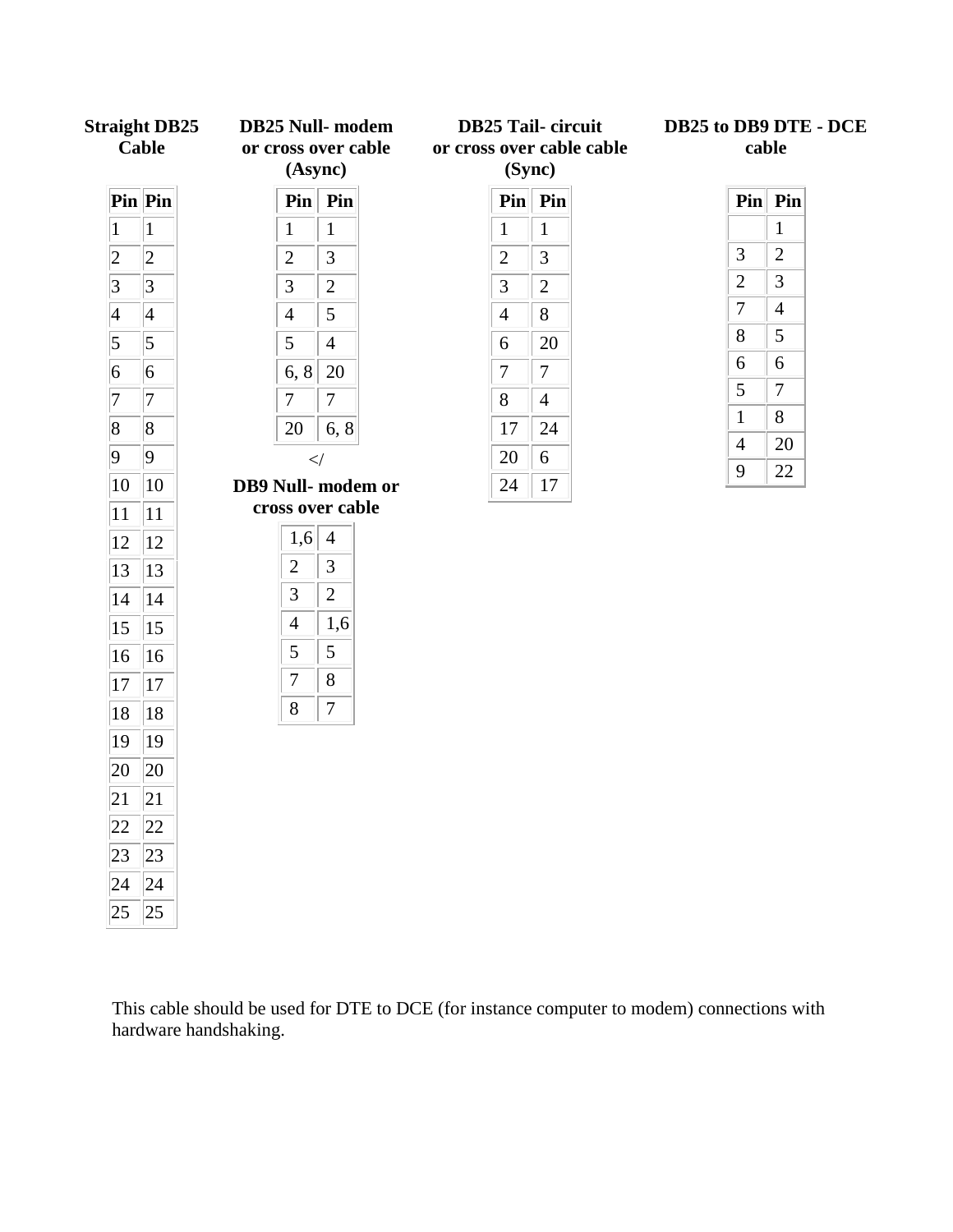

9 PIN D-SUB FEMALE to the Computer 25 PIN D-SUB MALE to the [Modem](http://www.data-wiz.com/Modems_a_Tutorial.htm)

|                        | Female Male Dir |    |  |
|------------------------|-----------------|----|--|
| Shield                 |                 | 1  |  |
| <b>Transmit Data</b>   | 3               | 2  |  |
| Receive Data           | 2               | 3  |  |
| <b>Request to Send</b> | 7               | 4  |  |
| Clear to Send          | 8               | 5  |  |
| Data Set Ready         | 6               | 6  |  |
| <b>System Ground</b>   | 5               | 7  |  |
| <b>Carrier Detect</b>  | 1               | 8  |  |
| Data Terminal Ready 4  |                 | 20 |  |
| Ring Indicator         | q               | 22 |  |

# **Nullmodem (25-25) Cable**

Use this cable between two DTE devices (for instance two computers).



25 PIN D-SUB FEMALE to Computer 1. 25 PIN D-SUB FEMALE to Computer 2.

|              | $ D-Sub 1 D-Sub 2 $ |               |
|--------------|---------------------|---------------|
| Recieve Data |                     | Transmit Data |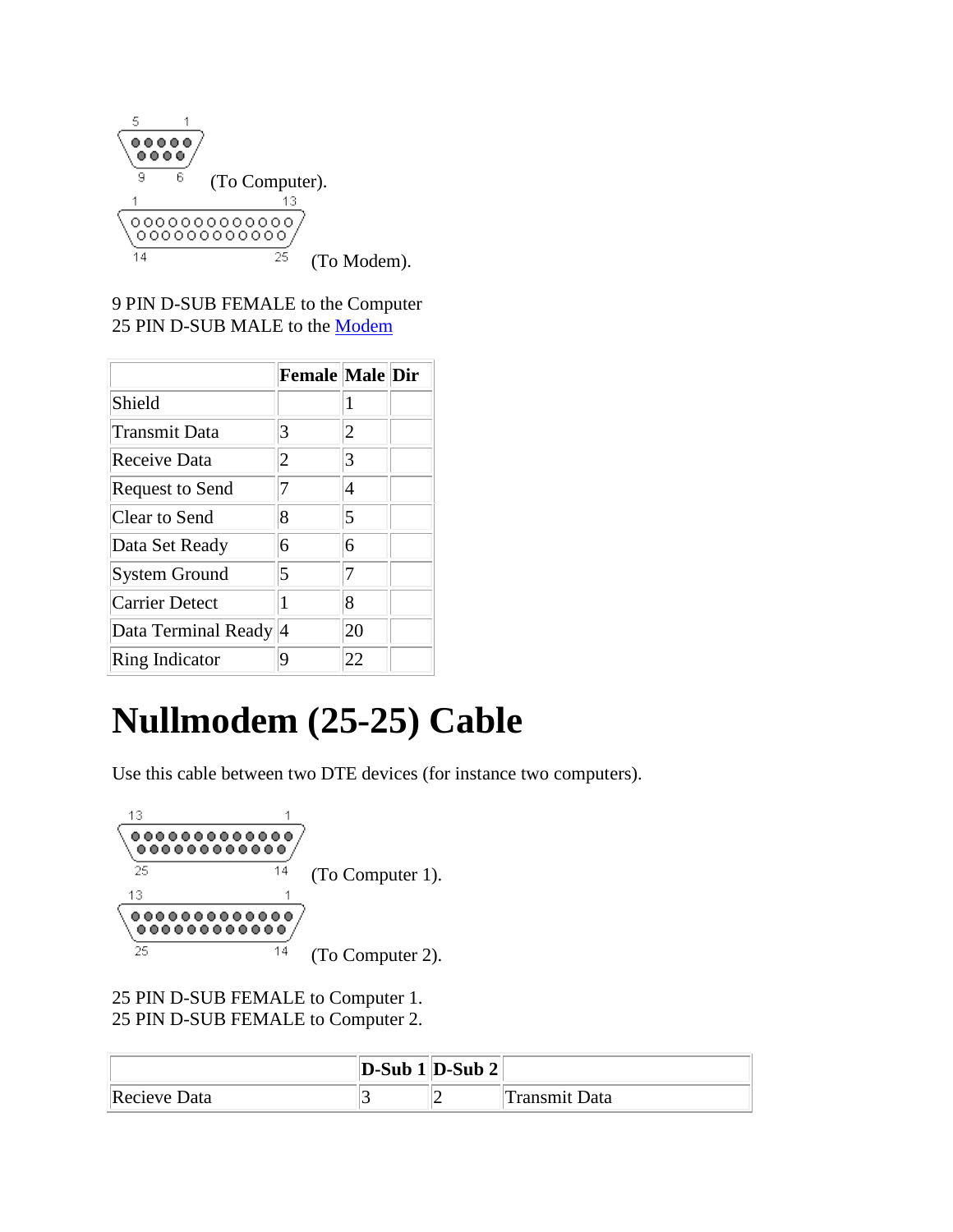| Transmit Data                           |    |         | Receive Data                    |
|-----------------------------------------|----|---------|---------------------------------|
| Data Terminal Ready                     | 20 | $6 + 8$ | Data Set Ready + Carrier Detect |
| <b>System Ground</b>                    |    |         | System Ground                   |
| Data Set Ready + Carrier Detect $ 6+8 $ |    | 20      | Data Terminal Ready             |
| <b>Request to Send</b>                  |    |         | Clear to Send                   |
| Clear to Send                           |    |         | Request to Send                 |

*Note: DSR & CD are jumpered to fool the programs to think that their online.*



## **Pin out for local Async Data transfer**

-6

20